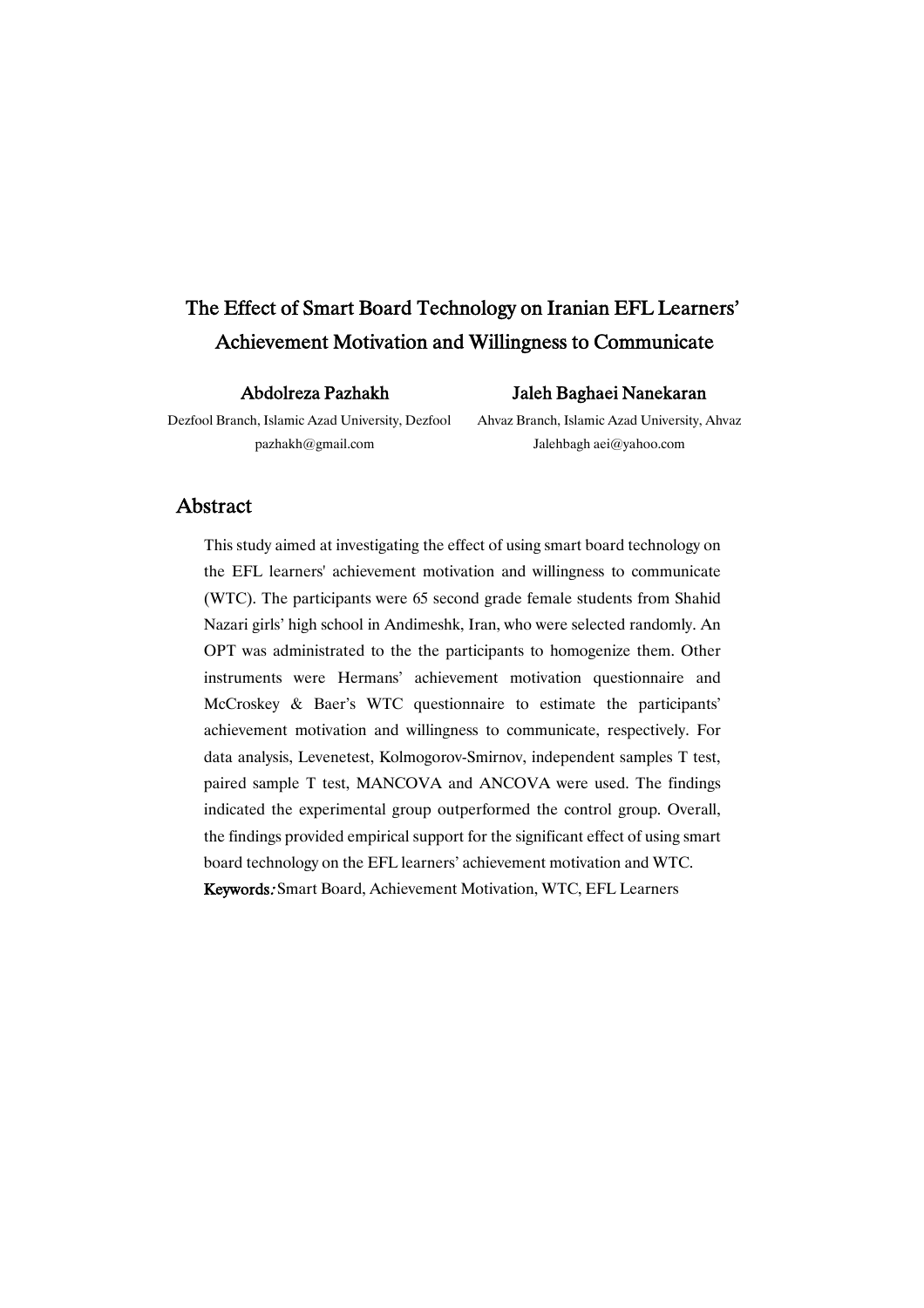# 1.Introduction

Today, knowing a common foreign language is not only a necessity but also a compulsion for a successful career in international relations, media, trade, government, technology, and science. Our students would not be able to compete in the global marketplace if they do not acquire knowledge on foreign cultures and languages (Mirzaie Rizi, et al., 2014); therefore, a proper educational system should pay enough attention to English teaching. The educators must find the ways to motivate the students and enable them to get the highest possible level of language knowledge.

The importance of motivation in learning is to the extent that among all personal and psychological factors that have been the focus of researchers in education achievement area, motivation has gained the most popularity (Tella, 2007). Many studies indicated the positive effect of motivation on academic performance; as Vansteenkiste, Lens, & Deci (2006) confirmed the positive influence of motivation on academic achievement. McCormick and Scrimshaw (2001) stated that enhancement of permanent motivation in students is possible through using more attractive materials.

On the other hand, one of the main goals in learning second or foreign languages for many second language learners is the use of target language for communication. According to MacIntyre and Charos (1996, cited in Mahmoodi & Moazam, 2014), communication is an important goal in itself, which focuses on the authentic use of the L2 as an essential part of L2 learning. McIntyre, Baker, Clément & Donovan (2003) argued that a fundamental purpose of L2 instruction must be the creation of WTC. The importance of WTC in language learning process is to the extent it can be defined as an ultimate goal of English language teaching. One factor influencing WTC is the educational environment. Using technology may be one of the ways of creating a more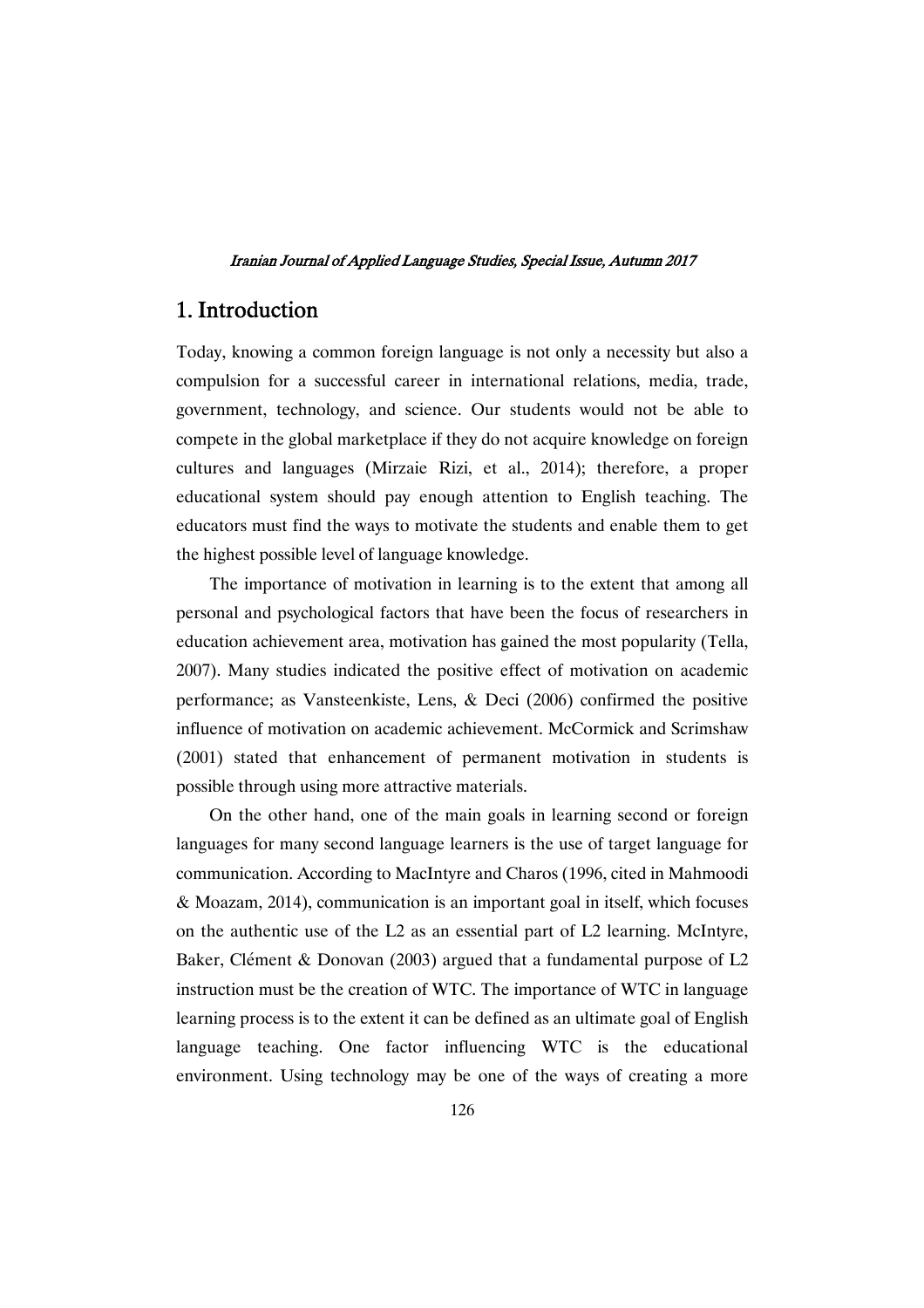active environment for learning and may encourage the learners to participate in classroom activities or communications (cited in Oz, Demirezen & Pourfeiz, 2014).

The Iranian education system has placed little value on teaching foreign languages and cultures. As it is observable, the students do not have a satisfying English proficiency even after finishing their high school; according to MirzaieRizi et al., (2014), the majority of Iranian students learn English just with the aim of passing the exams. She also states that Iranian students are mostly weak in English speaking and listening. By the rapid improvement of technology and wide-range use of it, educators are willing to integrate the process of learning and teaching with these technologies, and mostly with interactive technology. (Bajoolvand, Mahmoodi & Vafaeeseresht, 2014).

In a research conducted in the United States, it was concluded that 73% of Americans believed that investment in innovation and technology for education was the key to countries' success (Harris, 2009). One of the technological tools that can be applied in English classrooms is smart board or interactive whiteboard (IWB). The potential applications of the IWB include its use for web-based resources in whole-class teaching, creation of digital flipcharts, video clips for explaining concepts, saving of notes written on the board, and quick and unlimited revision of materials (BECTA<sup>1</sup>, 2003). Walker (2005) states that it is possible to use resources such as CD-ROMs, presentation packages, spread sheets, internet pages, websites, and audio visual materials on a computer from the board.

There are some studies that have examined the impact of smart boards on students' achievement (Swan, Schenker & Kratcoski, 2008; Hennessey, Deaney, Ruthven & Winterbottom, 2007; Dhindsa & Emran 2006; Zittle, 2004;

<sup>&</sup>lt;sup>1</sup>. British Educational Communications  $\&$  Technology Agency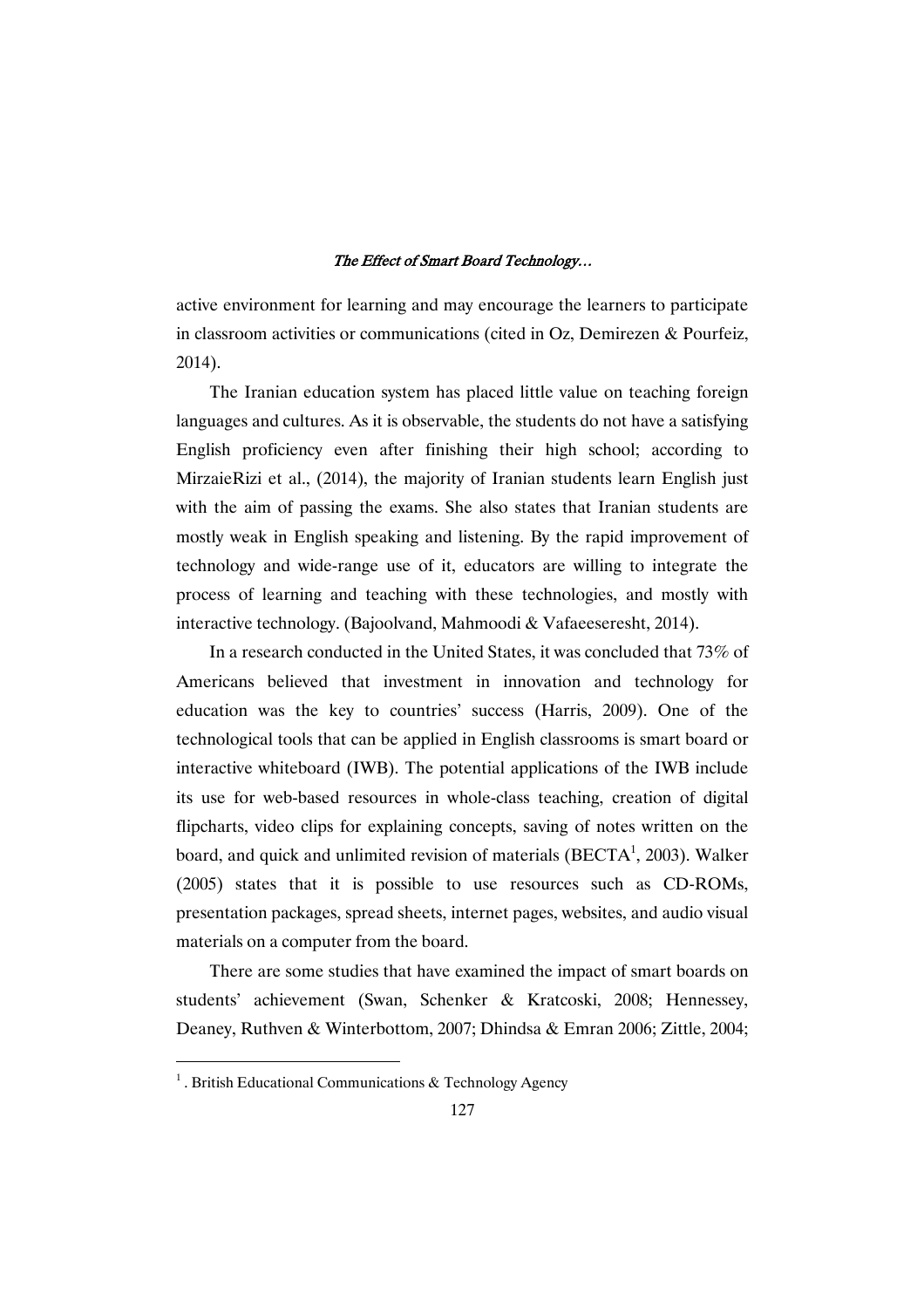found a positive influence of smart boards on math and language learning in elementary schools in the United States.

In a study done by Rostami, Akbari and Ghanizadeh (2015) they investigated the effect of smart school programs on EFL reading comprehension in an academic context. The findings showed that Smart schools programs have a positive and significant impact on learners' reading comprehension ability.

Hassani, Behjat and Abdolrahim Zadeh (2014) conducted a study in which they investigated IWBs and Iranian male high school students' vocabulary breadth and concluded that using interactive whiteboards instead of traditional boards had no significant effect on the students' vocabulary learning; the number of studies that confirm the positive effect of smart board on learning is more.

Toscu (2013) studied the effect of IWB on classroom interaction concluded that IWBs greatly contribute to classroom interaction. Al-Saleem (2013) also studied the IWB use in EFL classroom and concluded that smart boards can facilitate some types of conversations in a way that all students in the classroom may focus on the same item at the same time and conversation can spring from that thus smart boards are crucial to be used by the teachers in the foreign language classrooms.

Finally, according to the importance of the issue and also the limited number of researches that has been done in the area, this study aimed to answer the following questions:

Q.1: Does smart board significantly affect Iranian pre-intermediate EFL learners' achievement motivation?

Q.2: Does smart board significantly affect Iranian pre-intermediate EFL learners' WTC?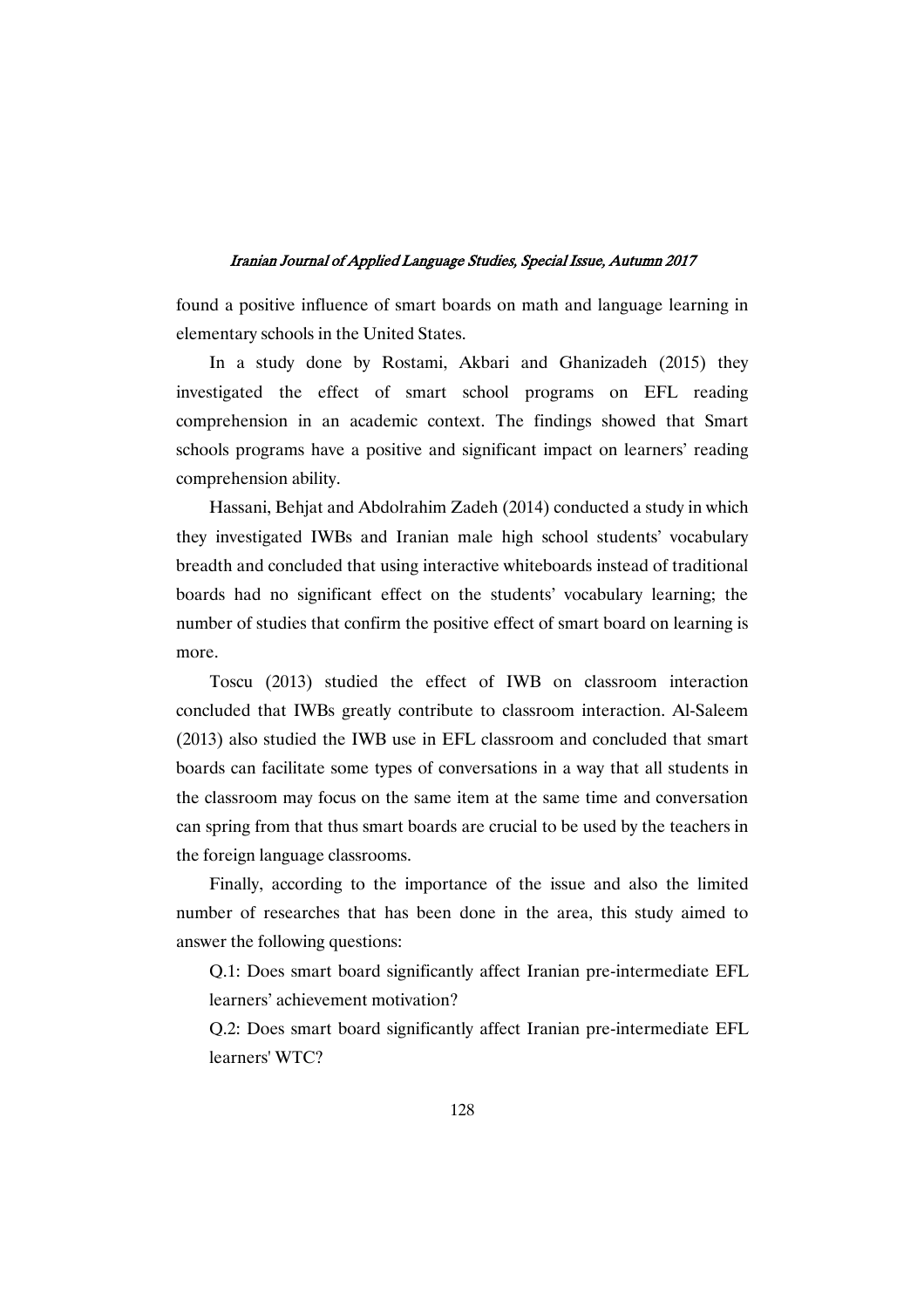# 2.Method

## 2.1.Participants

In the present study the population included the students of Shahid Nazari girls' high school in Andimeshk; two classes of overall 65 second grade high school female students were selected randomly. In order to make our sampling fairly homogeneous in terms of their level of proficiency, OPT was administered thereby 54 of them were selected as pre-intermediate. Their ages ranged from 14 to 15. Then the sample was divided into two groups of experimental and control groups. The research question was intended to determine if using smart board technology would affect the pre-intermediate EFL learners' achievement motivation and WTC.

## 2.2. Data Collection

The material of the study was the IWB. The study included a pre-assessment, the treatment; and a post-assessment. The study was of field research type. After getting the permission from the authorities of education department, the second graders of Shahed girls' high school were selected as the population. Two classes with overall 65 female students were selected randomly. Then The OPT was conducted to homogenize the participants at intermediate level. The sample was divided into control and experimental groups. One of the classes was equipped with IWB and the other one was not. The experimental group (the class with IWB) was taught English subject by IWB, while the other class was taught with the ordinary board. After 8 weeks (8 sessions) the post test was conducted including theWTC questionnaire and Hermans' achievement motivation questionnaire; and thus the effect of using smart board on the students' WTC and achievement motivation was observed.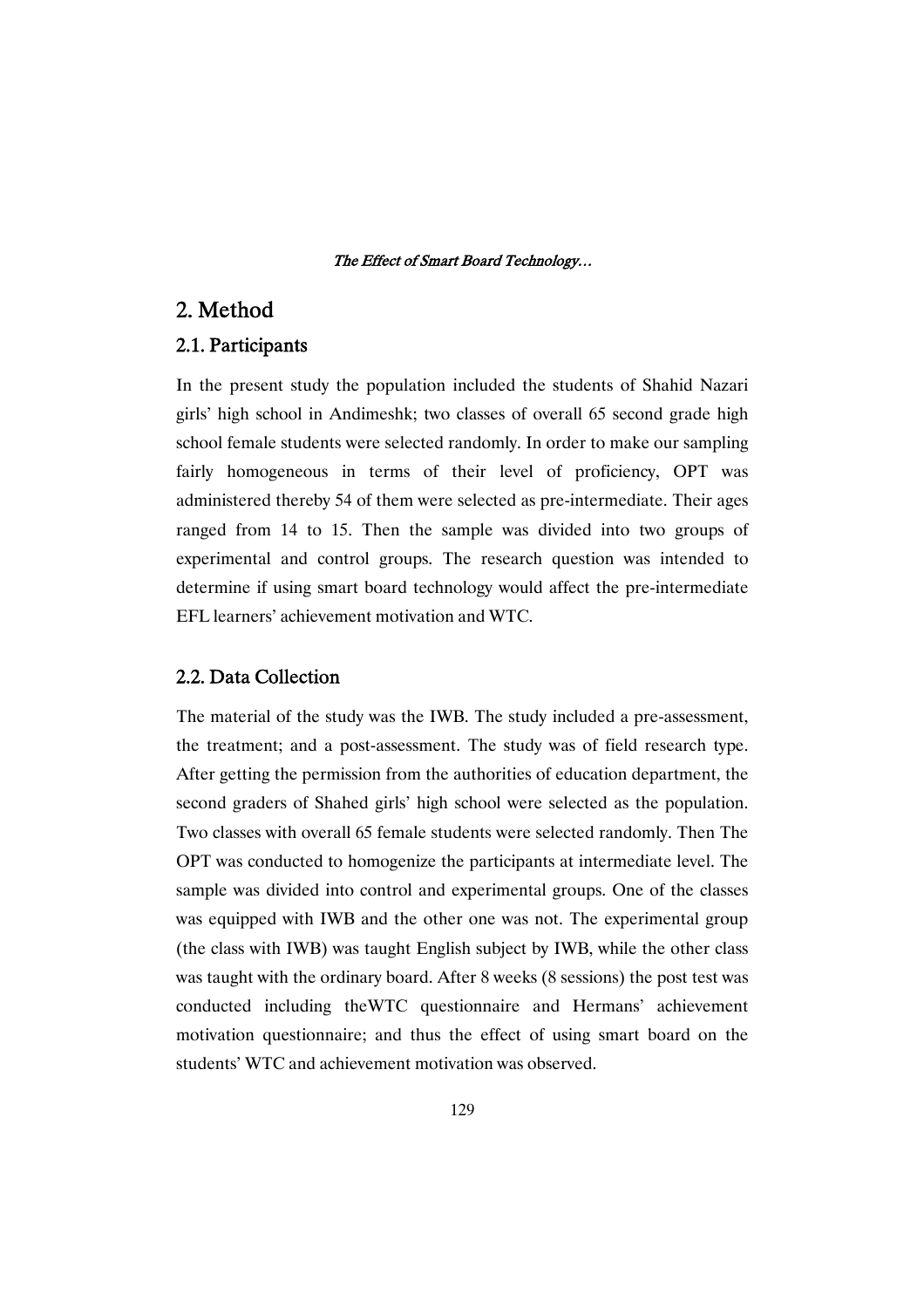## 2.3.Instrumentation

The instruments employed in this current research were an Oxford Quick Placement Test (2001), an achievement motivation questionnaire (Hermans, 1970) questionnaire of achievement motivation, a willingness to communicate questionnaire, a WTC questionnaire.

### 2.4. Data Analysis Method

To analyze the data, the following statistic methods were applied using SPSS:

- Descriptive statistic methods such as mean, standard deviation and bar graph

- Inferential statistics including Levene test, Kolmogorov-Smirnov, independent samples T test, paired sample T test, Multivariate Analysis of covariance (MANCOVA); One – way Analyses of Variance (ANCOVA)

SPSS software version 21 was used to analyze the collected data. The significance level of P<0.05 was considered for all hypotheses.

# 3.Results

## 3.1. Descriptive Findings

The descriptive findings of the research included statistical indices such as mean, standard deviation and the number of sample respondents that are presented in the tables below for all variables of the research.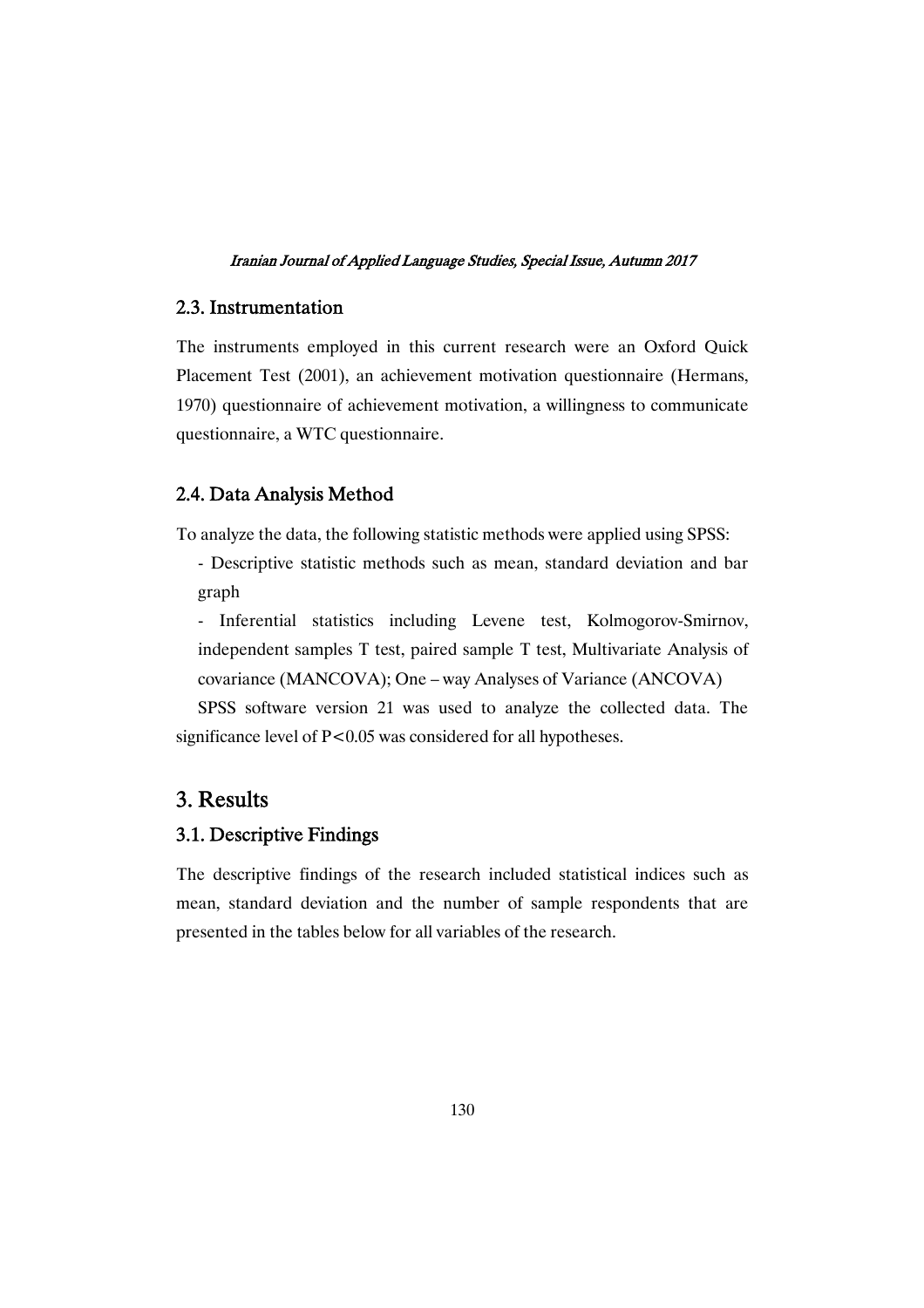|               |              |           | N  | Mean     | Std. Deviation |  |  |  |  |
|---------------|--------------|-----------|----|----------|----------------|--|--|--|--|
|               |              | Pre-test  | 27 | 81.5556  | 21.69426       |  |  |  |  |
|               | Control      | Post-test | 27 | 81.0370  | 22.37526       |  |  |  |  |
| <b>WTC</b>    |              | Pre-test  | 27 | 80.8519  | 23.54816       |  |  |  |  |
|               | Experimental | Post-test | 27 | 105.7778 | 26.06697       |  |  |  |  |
|               | Control      | Pre-test  | 27 | 22.4444  | 6.92450        |  |  |  |  |
| Speaking      |              | Post-test | 27 | 23.6296  | 6.60506        |  |  |  |  |
|               |              | Per-test  | 27 | 22.2963  | 6.85462        |  |  |  |  |
|               | Experimental | Post-test | 27 | 29.3704  | 6.59340        |  |  |  |  |
| Reading       | Control      | Pre-test  | 27 | 19.7407  | 6.57263        |  |  |  |  |
|               |              | Post-test | 27 | 19.2222  | 6.38709        |  |  |  |  |
|               |              | Pre-test  | 27 | 18.8889  | 7.54134        |  |  |  |  |
|               | Experimental | Post-test | 27 | 23.1481  | 6.10614        |  |  |  |  |
|               | Control      | Pre-test  | 27 | 21.6667  | 6.82191        |  |  |  |  |
| Writing       |              | Post-test | 27 | 21.4815  | 8.49602        |  |  |  |  |
|               | Experimental | Pre-test  | 27 | 23.2593  | 7.80824        |  |  |  |  |
|               |              | Post-test | 27 | 28.7778  | 7.36067        |  |  |  |  |
|               | Control      | Pre-test  | 27 | 17.7037  | 6.80393        |  |  |  |  |
| Comprehension |              | Post-test | 27 | 16.7037  | 7.72018        |  |  |  |  |
|               | Experimental | Pre-test  | 27 | 16.4074  | 5.70600        |  |  |  |  |
|               |              | Post-test | 27 | 24.4815  | 10.54795       |  |  |  |  |
|               | Control      | Pre-test  | 27 | 86.1852  | 7.11465        |  |  |  |  |
| Achievement   |              | Post-test | 27 | 86.8148  | 6.37928        |  |  |  |  |
| motivation    | Experimental | Pre-test  | 27 | 85.8148  | 8.94443        |  |  |  |  |
|               |              | Post-test | 27 | 92.9259  | 9.63138        |  |  |  |  |

Table 1. Descriptive Statistics of WTC and Achievement Motivation for Control & Experimental Groups

As it is indicated in Table 1, the mean (M) of control group's WTC pretest and post test scores were (M=81.5556) and (M=81.0370) respectively. As it is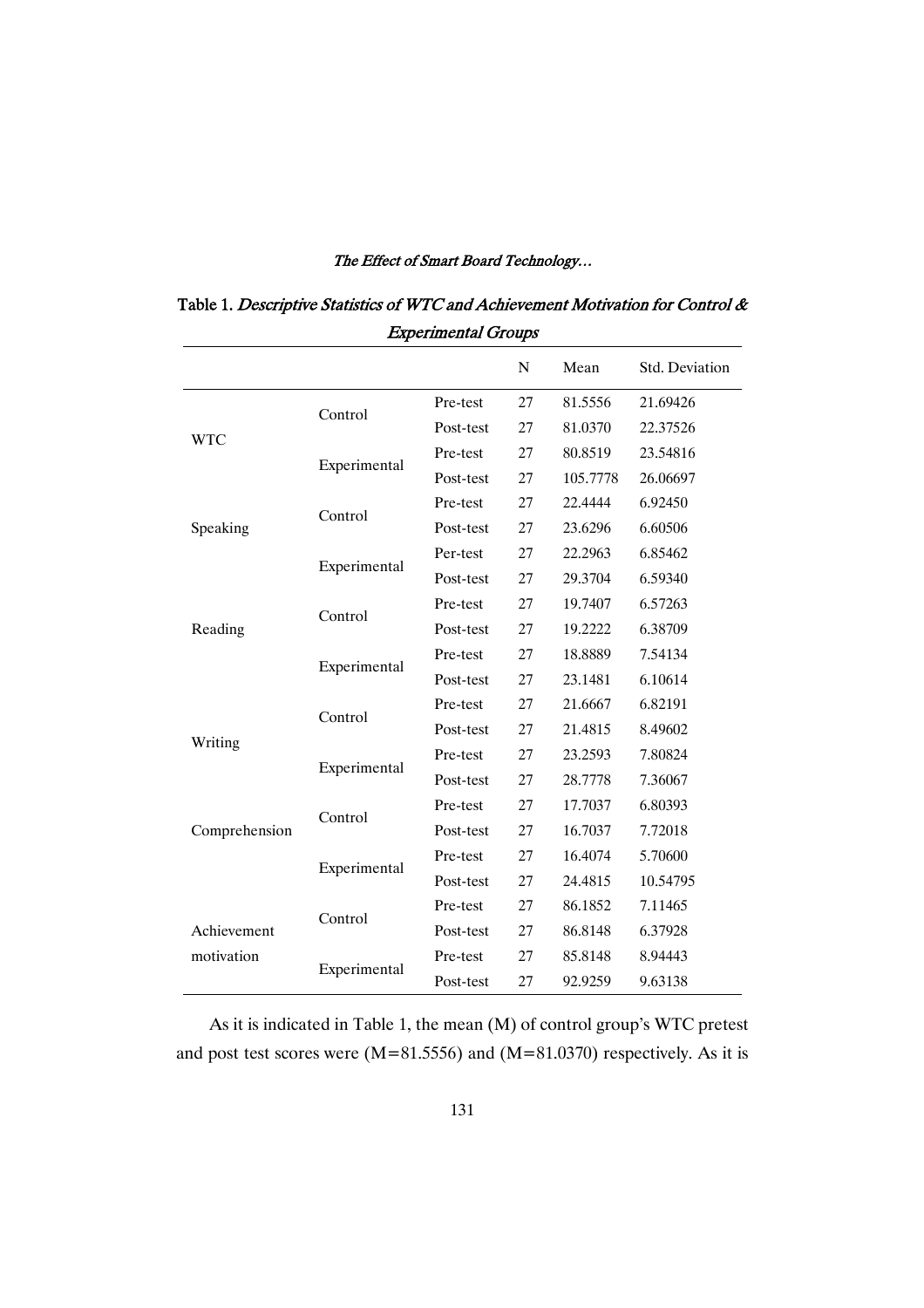observable from the data presented in the table above, there was not any significant difference between the mean of control group's WTC pretest and post test scores, while there was a significant difference between the mean of the experimental group's scores in pretest  $(M=80.8519)$  and posttest  $(M=$ 105.7778).

According to the mean of control group's achievement motivation scores in pretest 86.1852 and post test 86.8148 indicated in Table 1, no significant difference was observed between the mean of control group's achievement motivation scores in pretest and post test at P<0.05, while there was a significant difference between the mean of experimental group's achievement motivation scores in pretest  $85.8148$  and post test  $92.9259$  at  $P < 0.05$ .

## 3.2. Inferential Findings

This section addresses the inferential statistics including Levene test, Kolmogorov-Smirnov, independent samples T test, paired sample T test, Multivariate Analysis of covariance (MANCOVA); One – way Analyses Of Variance (ANCOVA). First to explore the normal distribution of the data, the data will be plugged into the Kolmograov-Smirnov test (Table 2).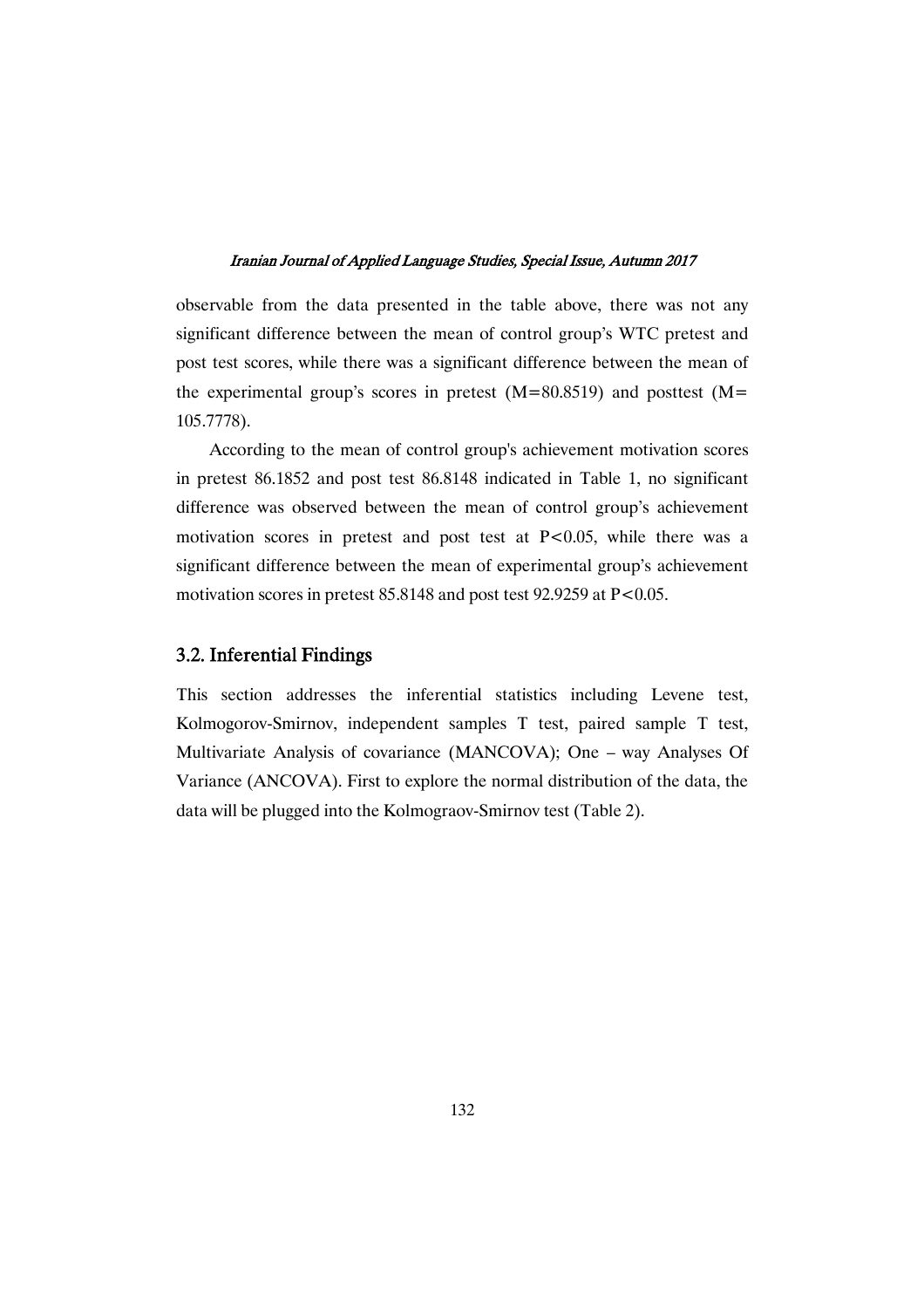| Variable          |              | Test      | One-Sample<br><b>Smirnov Test</b> | Kolmogorov- |  |
|-------------------|--------------|-----------|-----------------------------------|-------------|--|
|                   |              |           | Z                                 | Sig         |  |
|                   | Control      | Pre-test  | .616                              | .842        |  |
| Willingness<br>to |              | Post-test | .670                              | .761        |  |
| communicate       |              | Pre-test  | .634                              | .81         |  |
|                   | Experimental | Post-test | 1.014                             | .25         |  |
|                   |              | Pre-test  | .827                              | .501        |  |
| Speaking          | Control      | Post-test | .603                              | .861        |  |
|                   |              | Pre-test  | .486                              | .97         |  |
|                   | Experimental | Post-test | .633                              | .81         |  |
|                   |              | Pre-test  | .714                              | .687        |  |
| Reading           | Control      | Post-test | .540                              | .932        |  |
|                   |              | Pre-test  | .795                              | .55         |  |
|                   | Experimental | Post-test | .854                              | .45         |  |
|                   |              | Pre-test  | .790                              | .560        |  |
|                   | Control      | Post-test | .969                              | .305        |  |
| Writing           |              | Pre-test  | .600                              | .86         |  |
|                   | Experimental | Post-test | .730                              | .66         |  |
|                   |              | Pre-test  | .545                              | .928        |  |
| Comprehension     | Control      | Post-test | .550                              | .923        |  |
|                   |              | Pre-test  | .844                              | .47         |  |
|                   | Experimental | Post-test | .772                              | .59         |  |
|                   |              | Pre-test  | .713                              | .689        |  |
| Achievement       | Control      | Post-test | .672                              | .758        |  |
| motivation        |              | Pre-test  | .636                              | .81         |  |
|                   | Experimental | Post-test | .658                              | .78         |  |

# Table 2. The Results of the Kolmogorov-Smirnov Test for Normality Hypothesis WTC and Achievement Motivation for the Control and Experimental Groups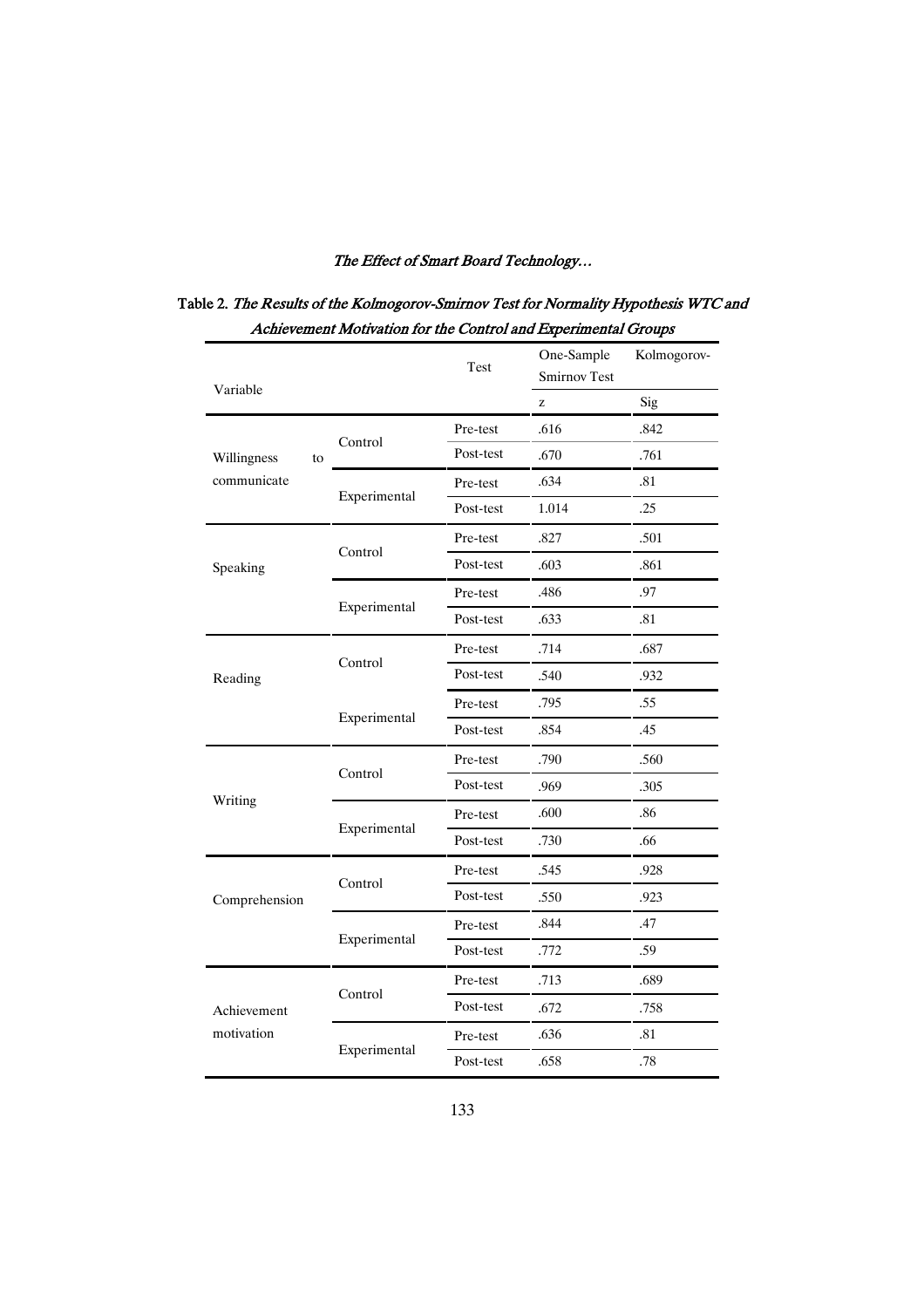As it is observable in Table 2 to compare the gained data distribution and the normal distribution the Kolmogorov-Smirnov test was used. According to the data gained from the table above with emphasis on the gained Z value for the amounts of the research variables is not significant  $P < 0.05$ . So it can be concluded that data distribution related to the research questions is normal; and the presumption of data normality is observed. Then an independent samples t-test was used to compare the mean scores of the control and experimental group to see if they are homogeneous or not (Table 3).

| Per-test      |              | N  | Mean    | Std.<br>Deviation | Mean<br>Diff. | df | t      | Sig. $(2 -$<br>tailed) | Test result |
|---------------|--------------|----|---------|-------------------|---------------|----|--------|------------------------|-------------|
| <b>WTC</b>    | Control      | 27 | 81.5556 | 21.69426          | .7037         | 52 | .114   | .910                   | $H_0$       |
|               | Experimental | 27 | 80.8519 | 23.54816          |               |    |        |                        | accepted    |
| Speaking      | Control      | 27 | 22.4444 | 6.92450           |               | 52 |        |                        | Н.          |
|               | Experimental | 27 | 22.2963 | 6.85462           | .1481         |    | .079   | .937                   | accepted    |
| Reading       | Control      | 27 | 19.7407 | 6.57263           |               | 52 | .442   | .660                   | Н.          |
|               | Experimental | 27 | 18.8889 | 7.54134           | .8519         |    |        |                        | accepted    |
|               | Control      | 27 | 21.6667 | 6.82191           | $-1.5926$     | 52 | $-798$ | .428                   | Н.          |
| Writing       | Experimental | 27 | 23.2593 | 7.80824           |               |    |        |                        | accepted    |
|               | Control      | 27 | 17.7037 | 6.80393           |               |    |        |                        | Н.          |
| Comprehension | Experimental | 27 | 16.4074 | 5.70600           | 1.2963        | 52 | .759   | .452                   | accepted    |
| Achievement   | Control      | 27 | 86.1852 | 7.11465           |               |    |        |                        | Н.          |
| motivation    | Experimental | 27 | 85.8148 | 8.94443           | .3704         | 52 | .168   | .867                   | accepted    |

Table 3. The Results of Independent Samples T Test for Investigating the Homogeneity of the Pretest Scores of Control and Experimental Groups' WTC and Achievement Motivation

 $\degree$ "p<0.01 $\degree$ p<0.05

As Table 3 indicates the significance level (Sig (2-Tailed)) value gained in independent T-test is higher than the error level  $(P<0.05)$  the null hypothesis is not rejected and the test is not significant. Therefore, it can be concluded that,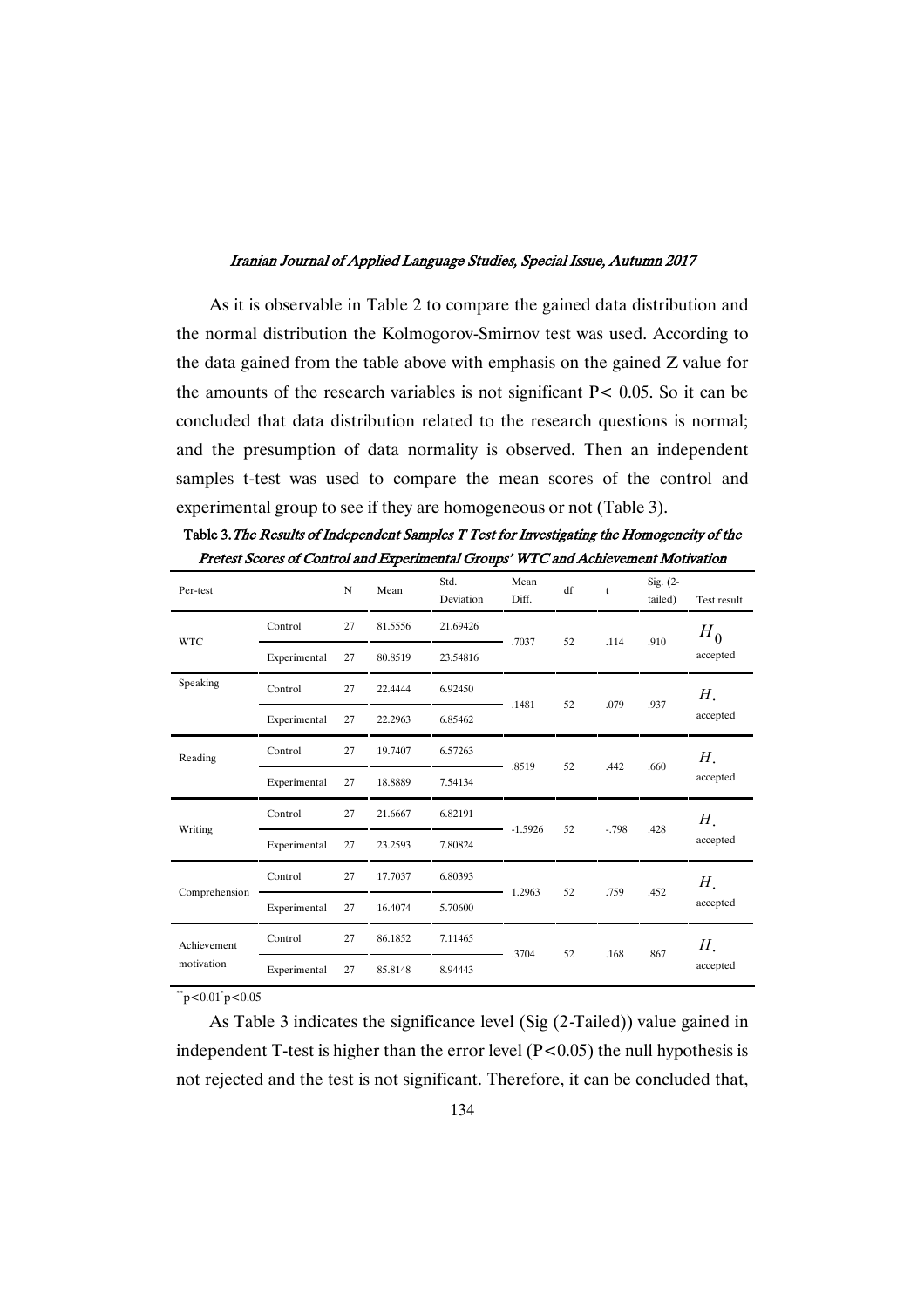with a 95% confidence interval, the difference between experimental group and control group's performance on the pre-test of WTC and achievement motivation was not significant; therefore, it can be claimed that the two groups were homogeneous. Then to compare mean scores on WTC and achievement motivation, a paired t-test was used (Table 4).

|                           |               |             |         |                   | Control Croup's Mean Scores in the WTC and Achievement Motivation |    |              |                       |                                       |
|---------------------------|---------------|-------------|---------|-------------------|-------------------------------------------------------------------|----|--------------|-----------------------|---------------------------------------|
|                           |               | $\mathbf N$ | Mean    | Std.<br>Deviation | Mean<br>Differences                                               | df | $\mathbf{t}$ | Sig. $(2-$<br>tailed) | Test result                           |
| <b>WTC</b>                | Pre-<br>test  | 27          | 81.5556 | 21.69426          |                                                                   |    |              |                       |                                       |
|                           | Post-<br>test | 27          | 81.0370 | 22.37526          | .5185                                                             | 26 | .135         | .894                  | $H$ . accepted                        |
| Speaking                  | Pre-<br>test  | 27          | 22.4444 | 6.92450           |                                                                   |    |              |                       |                                       |
|                           | Post-<br>test | 27          | 23.6296 | 6.60506           | $-1.1852$                                                         | 26 | $-743$       | .464                  | $H_{\rm \cdot~accepted}$              |
| Reading                   | Pre-<br>test  | 27          | 19.7407 | 6.57263           |                                                                   | 26 | .411         | .684                  |                                       |
|                           | Post-<br>test | 27          | 19.2222 | 6.38709           | .5185                                                             |    |              |                       | $H_{\rm \boldsymbol{\cdot}}$ accepted |
| Writing                   | Pre-<br>test  | 27          | 21.6667 | 6.82191           | .1852                                                             |    | .126         | .901                  | $H_{\rm \cdot~accepted}$              |
|                           | Post-<br>test | 27          | 21.4815 | 8.49602           |                                                                   | 26 |              |                       |                                       |
| Comprehension             | Pre-<br>test  | 27          | 17.7037 | 6.80393           |                                                                   | 26 | .728         |                       | $H_{\star}$                           |
|                           | Post-<br>test | 27          | 16.7037 | 7.72018           | 1.0000                                                            |    |              | .473                  | accepted                              |
| Achievement<br>motivation | Pre-<br>test  | 27          | 86.1852 | 7.11465           |                                                                   |    | $-718$       |                       |                                       |
|                           | Post-<br>test | 27          | 86.8148 | 6.37928           | $-6296$                                                           | 26 |              | .479                  | $H_{\rm \star}$ accepted              |

Table 4. The Results of Paired Samples T Test for Investigating the Difference of the ControlGroup'sMeanScoresintheWTCandAchievementMotivation

 $\degree$ "p<0.01 $\degree$ p<0.05

The results of Table 4 indicate that since the significance level (Sig. (2 tailed)) is higher than ( $\alpha$ =0.05) it is concluded that the null hypothesis is not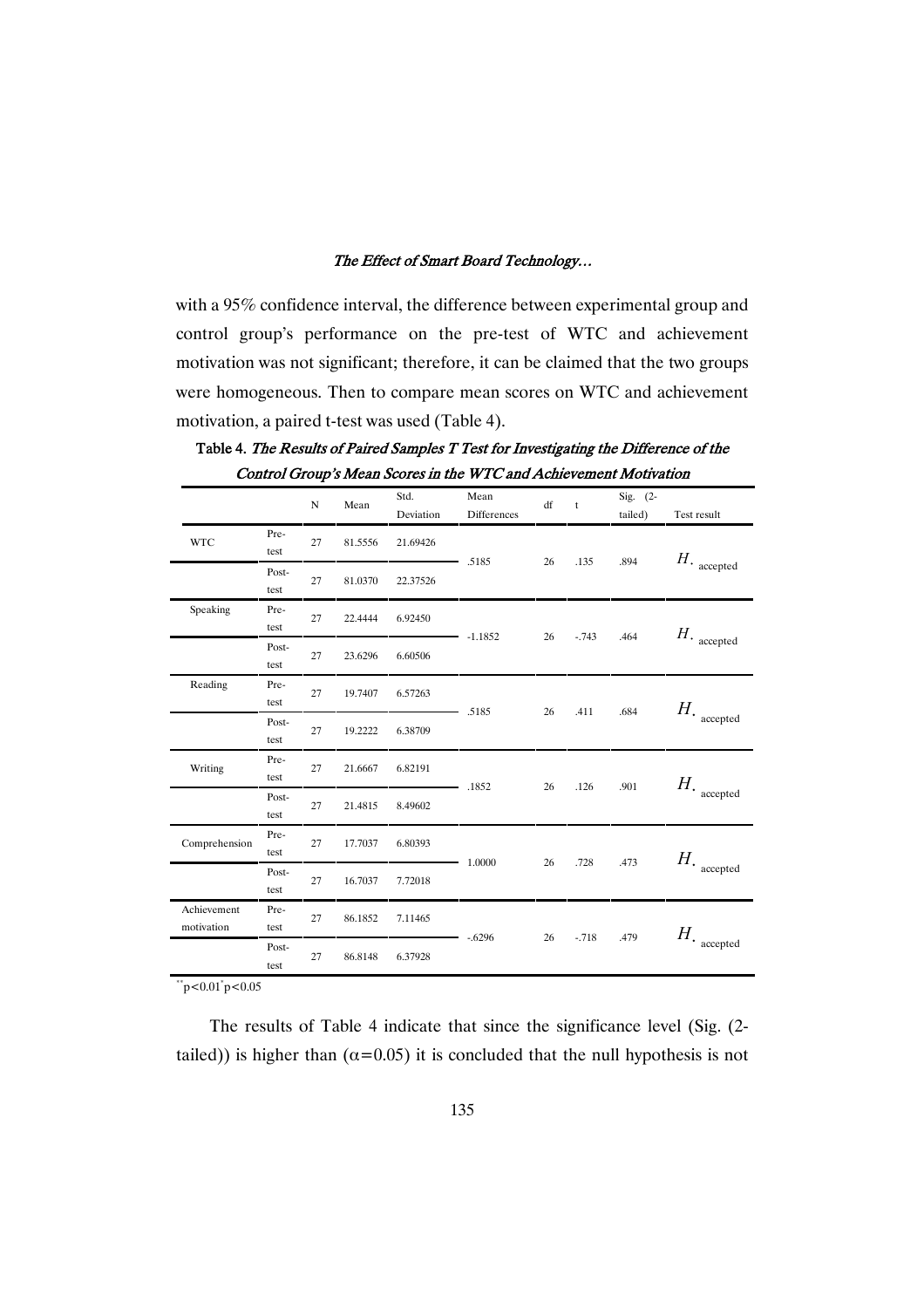rejected and the test is not significant; Therefore, it can be claimed that, with a confidence interval of the of 95%, the difference between the mean of the control group's scores in WTC and achievement motivation is not significant.

The insignificance of the difference between the pretest and posttest of WTC and achievement motivation indicates that without the treatment (using smart board technology) there is no difference between the scores. To compare the mean scores of the experimental group in WTC and achievement motivation, a paired samples t-test was used (Table 4.5).

|                           |               | ${\bf N}$ | Mean    | Std. Deviat | Mean Diff. | df | $\mathsf t$ | Sig. $(2-$<br>tailed) | Test result |
|---------------------------|---------------|-----------|---------|-------------|------------|----|-------------|-----------------------|-------------|
| <b>WTC</b>                | Pre-<br>test  | 27        | 80.8519 | 23.54816    | $-24.9259$ | 26 | $-4.129$ ** | .001                  | Н.          |
|                           | Post-<br>test | 27        | 105.777 | 26.06697    |            |    |             |                       | rejected    |
| Speaking                  | Pre-<br>test  | 27        | 22.2963 | 6.85462     | $-7.0741$  | 26 | $-4.906$ ** | .001                  | Н.          |
|                           | Post-<br>test | 27        | 29.3704 | 6.59340     |            |    |             |                       | rejected    |
| Reading                   | Pre-<br>test  | 27        | 18.8889 | 7.54134     | $-4.2593$  | 26 | $-2.316^*$  | .029                  | Н.          |
|                           | Post-<br>test | 27        | 23.1481 | 6.10614     |            |    |             |                       | rejected    |
| Writing                   | Pre-<br>test  | 27        | 23.2593 | 7.80824     | $-5.5185$  | 26 | $-2.893$ ** | .001                  | Н.          |
|                           | Post-<br>test | 27        | 28.7778 | 7.36067     |            |    |             |                       | rejected    |
|                           | Pre-<br>test  | 27        | 16.4074 | 5.70600     |            | 26 | $-3.988$ ** |                       | Н.          |
| Comprehension             | Post-<br>test | 27        | 24.4815 | 10.54795    | $-8.0741$  |    |             | .001                  | rejected    |
| Achievement<br>motivation | Pre-<br>test  | 27        | 85.8148 | 8.94443     |            |    | $-3.405$ ** |                       | Н.          |
|                           | Post-<br>test | 27        | 92.9259 | 9.63138     | $-7.1111$  | 26 |             | .002                  | rejected    |

Table 5. The Results of Paired samples T-test for Investigating the Difference of the Mean Scores (smart board effect) of Experimental Group's Scores in WTC and Achievement Motivation

 $*$ \*\*p<0.01\*p<0.05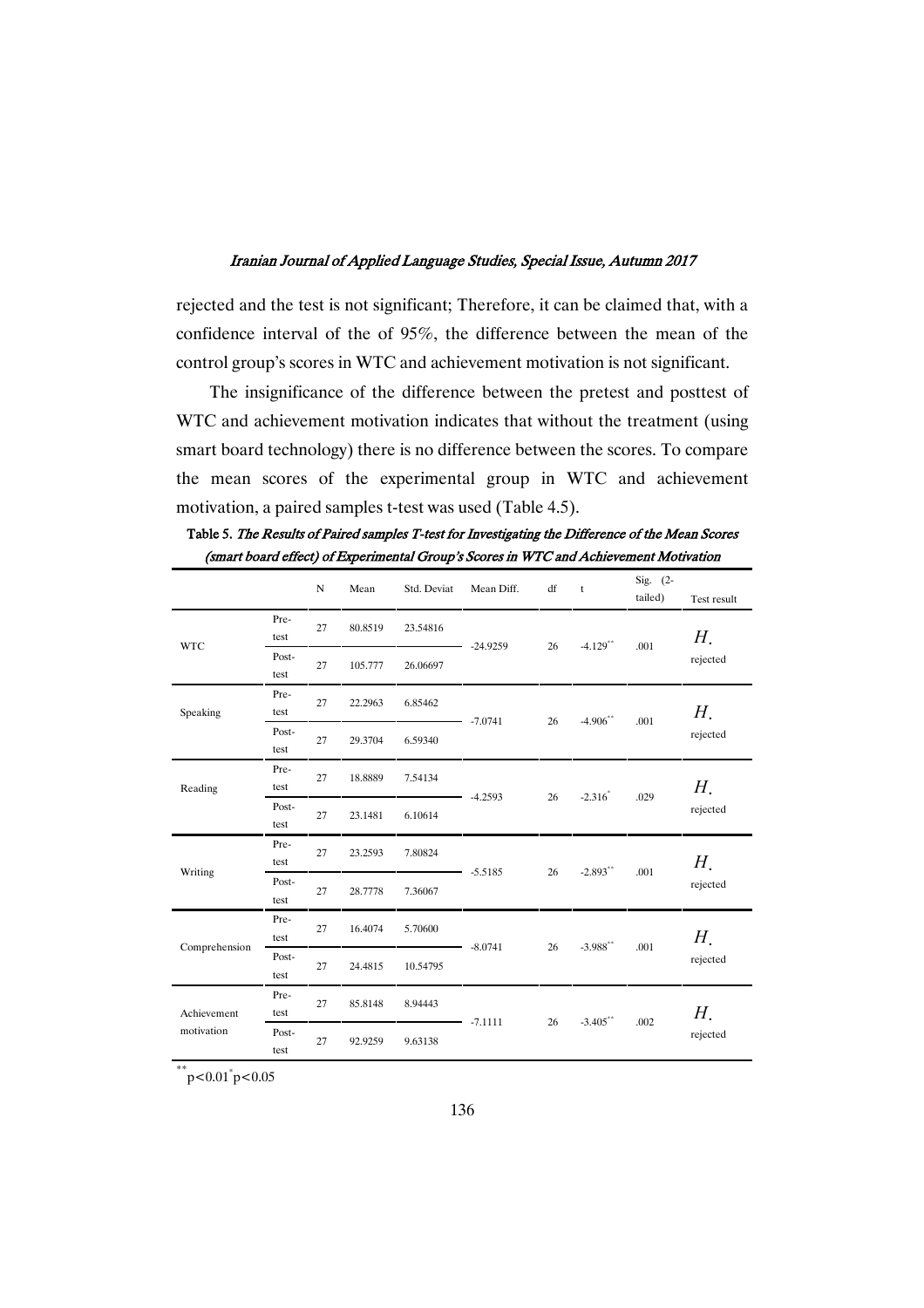Table 5 shows that the results of a two-tailed dependent paired samples ttest. There is a significant difference between the experimental group's mean scores in WTC and achievement motivation pre-test and post-test (P<0.05). The significance means that using smart board technology could affect experimental group's WTC and achievement motivation. To explore the homogeneity of the variances in experimental and control group in terms of their scores on WTC and achievement motivation, Levene's test was used  $(Table 6).$ 

Table 6. The Results of Levene's Test for Presumption of Homogeneity-of-variance of Experimental and Control Groups' Scores in WTC and Achievement Motivation

| Variable               | Test      | Levene's Test of Equality of Error Variances |              |     |      |  |  |  |  |
|------------------------|-----------|----------------------------------------------|--------------|-----|------|--|--|--|--|
|                        |           | $\mathbf{F}$                                 | df1          | df2 | Sig. |  |  |  |  |
|                        | Pre-test  | .001                                         | $\mathbf{1}$ | 52  | .974 |  |  |  |  |
| <b>WTC</b>             | Post-test | 1.509                                        | 1            | 52  | .225 |  |  |  |  |
| Speaking               | Pre-test  | .306                                         | 1            | 52  | .583 |  |  |  |  |
|                        | Post-test | .008                                         | 1            | 52  | .929 |  |  |  |  |
| Reading                | Pre-test  | 1.398                                        | 1            | 52  | .242 |  |  |  |  |
|                        | Post-test | .038                                         | 1            | 52  | .846 |  |  |  |  |
|                        | Pre-test  | .393                                         | 1            | 52  | .533 |  |  |  |  |
| Writing                | Post-test | 1.981                                        | 1            | 52  | .165 |  |  |  |  |
| Comprehension          | Pre-test  | .541                                         | 1            | 52  | .466 |  |  |  |  |
|                        | Post-test | 3.401                                        | 1            | 52  | .060 |  |  |  |  |
|                        | Pre-test  | 1.327                                        | 1            | 52  | .255 |  |  |  |  |
| Achievement motivation | Post-test | 3.448                                        | 1            | 52  | .069 |  |  |  |  |

As Table 6 indicated, the F-value of Levene test (homogeneity-ofvariances) of all variables is not significant at the level of P<0.05. This shows normal distribution of the data. Since the results of Levens test were not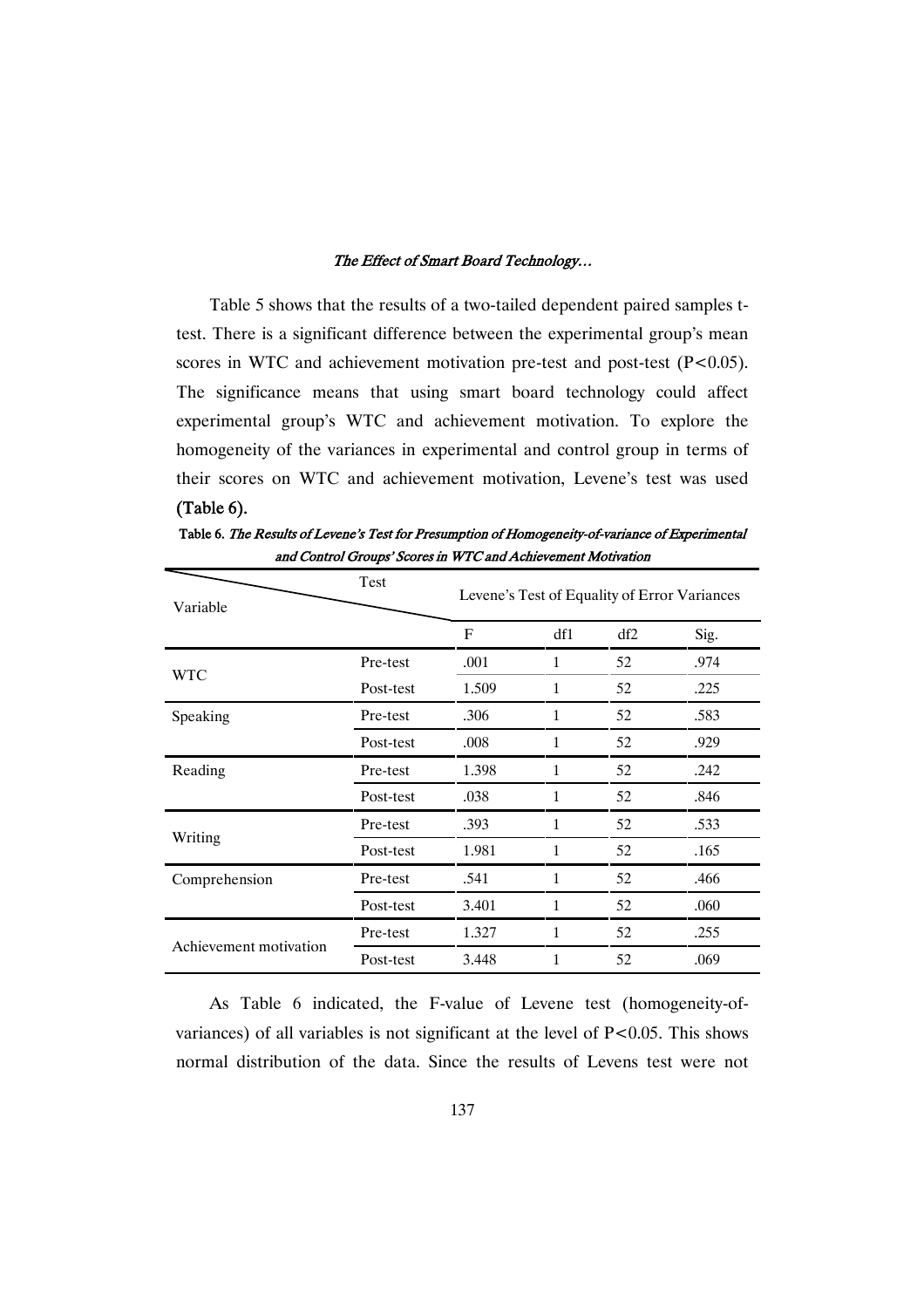significant, the null hypothesis was not rejected; and it was concluded that there was not any significant difference between the two groups' variances in pre-test and post-test. Therefore, the assumption of homogeneity-of-variances of the experimental and control groups' scores in the research variables is confirmed; and the presumption of homogeneity-of-variances is considered. Hence it is permitted to continue the analysis and execution of covariance analysis.

## 3.2.1. First Major Research Hypothesis:

Using smart board technology affects the female EFL learners' achievement motivation.

## 3.2.1.1. First Null Hypothesis:

Using smart board technology has no effect on the female EFL learners' achievement motivation.

 $H_{\circ}$  :  $\mu_1 = \mu_2$ 

 $H_1$  :  $\mu_1 \neq \mu_2$ 

Table 7. The Results of One-way Analysis of Variance (ANOVA) on Experimental and Control Groups' Scores in Achievement Motivation

|                        | Type III Sum of | df | Mean    | F           | Sig. | $Eta^2$ | <b>Observe</b> |
|------------------------|-----------------|----|---------|-------------|------|---------|----------------|
|                        | Squares         |    | Square  |             |      |         | d Power        |
| <b>Effect Pre-test</b> | 783.821         | 1  | 783.821 | 14.882**    | .001 | .226    | .966           |
| Between-               |                 |    |         |             |      |         |                |
| Subjects               | 533.662         | 1  | 533.662 | $10.132$ ** | .001 | .166    | .878           |
| Effects group          |                 |    |         |             |      |         |                |
| Error                  | 2686.105        | 51 | 52.669  |             |      |         |                |
| Total                  | 3974.093        | 53 |         |             |      |         |                |

 $*$ \*\*p<0.01\*p<0.05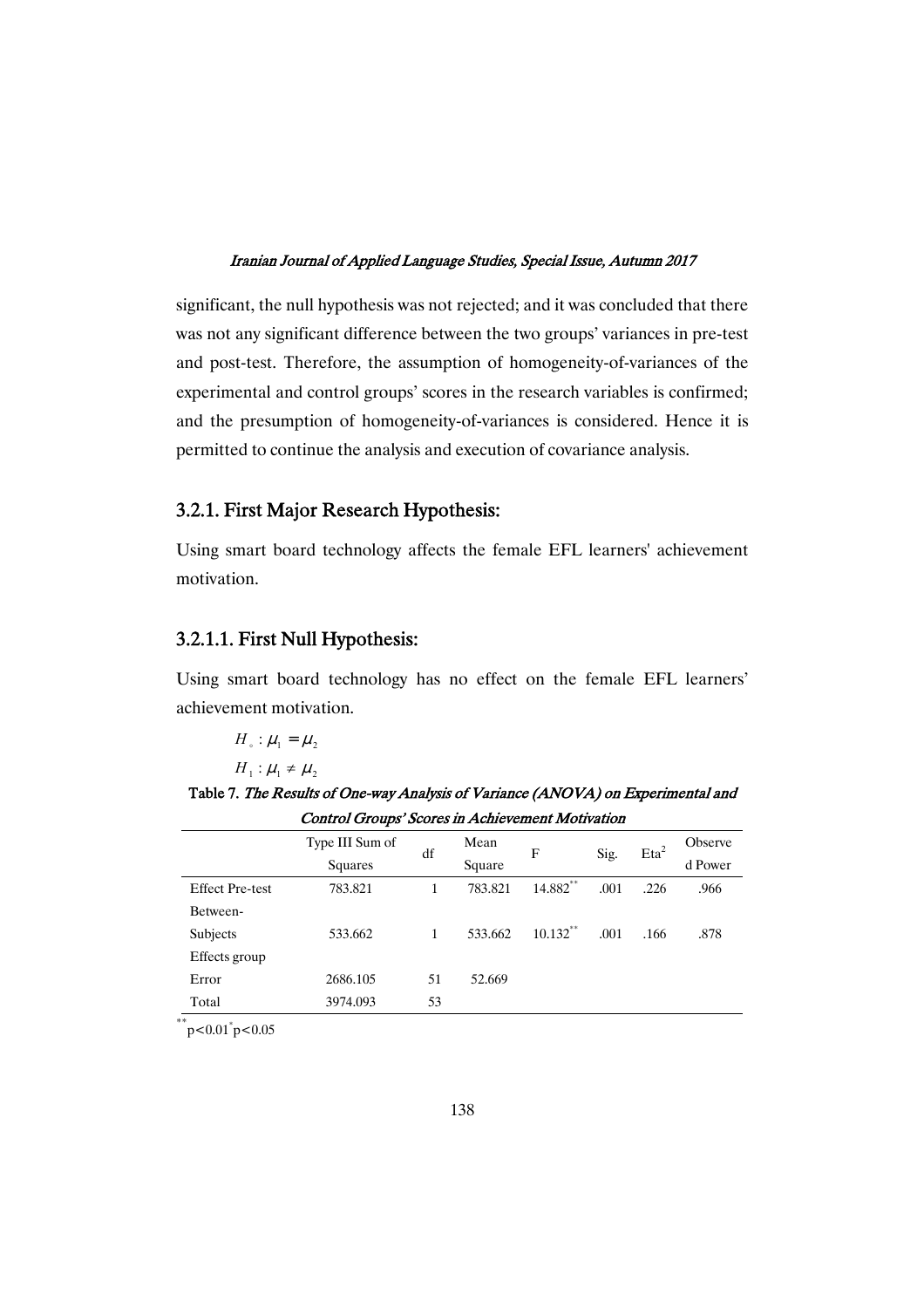As it is indicated in Table 7, the F-value  $(F=14.882)$  for the experimental and control groups' achievement motivation related to pre-test effect is significant because the obtained significance level in ANOVA -(0.001)- is lower than the significance level of the research  $P<0.05$ . It shows that if the means are not modified, there will be a significant difference between them i.e. the difference of the means is significant with and without modification.

# 3.2.2. Second Major Research Hypothesis

Using smart board technology affects female EFL learners' WTC.

## 3.2.2.1. Second Null Hypothesis

Using smart board technology has no effect on the female EFL learners' WTC.

```
H_{\circ}: \mu_1 = \mu_2H_1 : \mu_1 \neq \mu_2
```

|                                        | Table 8. The Results of ANOVA on the Experimental and Control Groups' Scores in WTC |
|----------------------------------------|-------------------------------------------------------------------------------------|
| $T_{\text{true}}$ and $T_{\text{III}}$ |                                                                                     |

|                        | 1 ype<br>Ш<br>οf<br>Sum<br>Squares | df | Mean<br>Square | F           | Sig. | $Eta^2$ | Observed<br>Power |
|------------------------|------------------------------------|----|----------------|-------------|------|---------|-------------------|
| <b>Effect Per-test</b> | 4274.999                           | 1  | 4274.999       | $8.256$ **  | .006 | .139    | .805              |
| Between-               |                                    |    |                |             |      |         |                   |
| Subjects Effects       | 8450.618                           | 1  | 8450.618       | $16.320$ ** | .001 | .242    | .977              |
| group                  |                                    |    |                |             |      |         |                   |
| Error                  | 26408.631                          | 51 | 517.816        |             |      |         |                   |
| Total                  | 38947.037                          | 53 |                |             |      |         |                   |

 $*$ \*\*p<0.01\*p<0.05

According to Table 8, the significance level obtained from ANOVA on the experimental and control groups' scores in WTC for F-value 8.256 related to pre-test effect was smaller F-critical (P-value =  $0.006 < \alpha = 0.05$ ). It shows that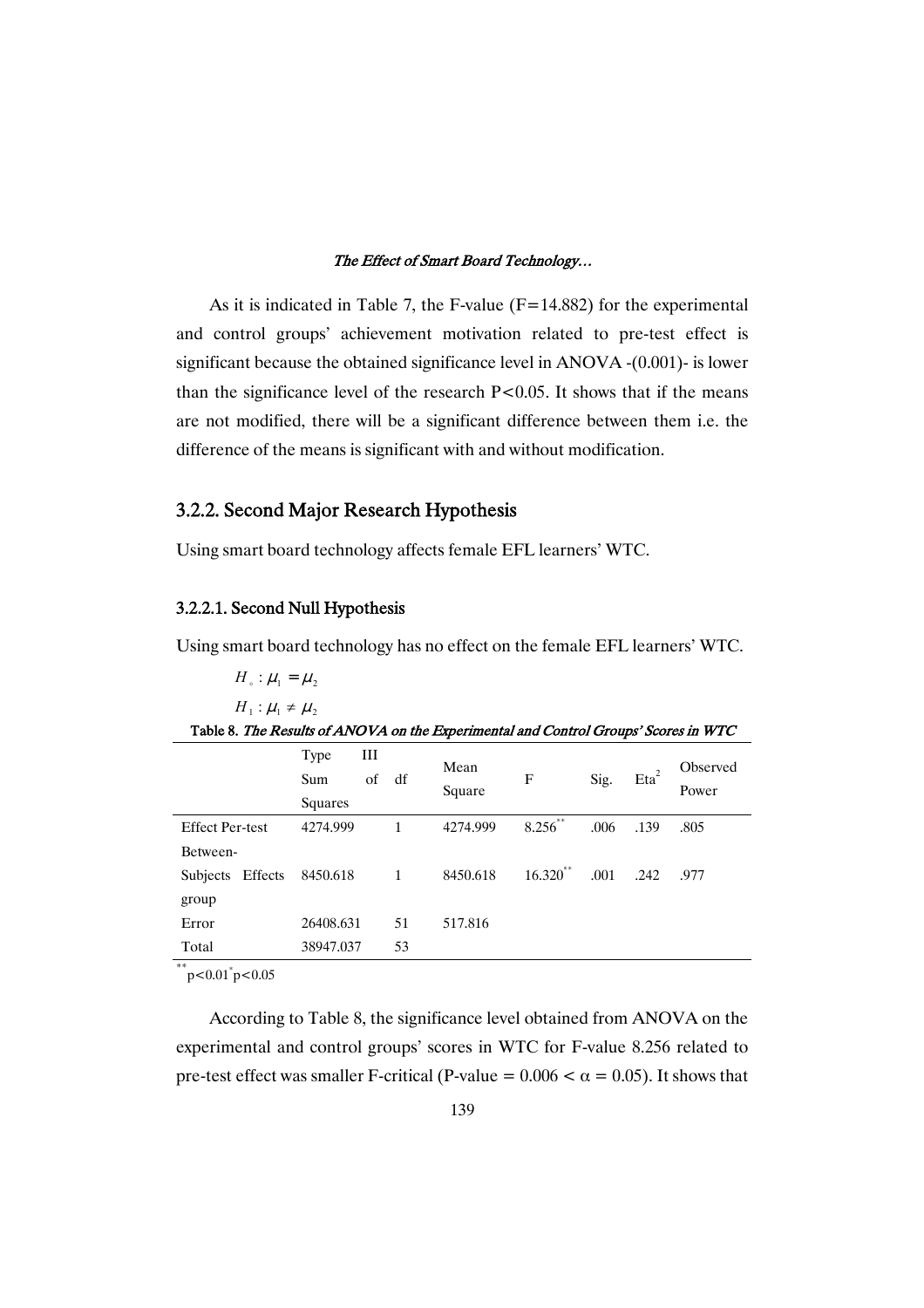if the means are not modified there will be a significant difference between them.

Table 9. The Results of Multivariable Variance Analysis of MANOVA on the Experimental and Control Groups' Scores in WTC

| Test name          | Value | F     | <b>Hypothesis</b> | Error df | Sig. | $Eta^2$ | Observed |
|--------------------|-------|-------|-------------------|----------|------|---------|----------|
|                    |       |       | df                |          |      |         | Power    |
| Pillai's Trace     | .258  | 3.910 | 4.000             | 45,000   | .008 | .258    | .868     |
| Wilks' Lambda      | .742  | 3.910 | 4.000             | 45,000   | .008 | .258    | .868     |
| Hotelling's Trace  | .348  | 3.910 | 4.000             | 45,000   | .008 | .258    | .868     |
| Roy's Largest Root | .348  | 3.910 | 4.000             | 45,000   | .008 | .258    | .868     |
| **                 |       |       |                   |          |      |         |          |

 $*$ \*\*p<0.01\*p<0.05

As Table 9 suggests, the obtained significance level for all the tests is smaller than F-critical  $(P<0.05)$ , so it shows that there is a significant difference between the two groups' scores at least in terms of one of the components of WTC.

For more emphasis and investigation of the mean scores of WTC components in the two groups, a one-way covariance was used in the context of MANCOVA which is reported in Table 10.

|                   |                                   | Type III Sum<br>of Squares | df | Mean<br>Square | F             | Sig. | Eta <sup>2</sup> | Observed<br>Power |
|-------------------|-----------------------------------|----------------------------|----|----------------|---------------|------|------------------|-------------------|
|                   | Effect pre-test                   | 55.278                     |    | 55.278         | 1.317         | .257 | .027             | .203              |
| Speaking          | Between-Subjects<br>Effects group | 397.722                    | 1  | 397.722        | 9.472**       | .003 | .165             | .854              |
| Reading           | Effect pre-test                   | .351                       |    | .351           | .011          | .918 | .001             | .051              |
|                   | Between-Subjects<br>Effects group | 289.541                    | 1  | 289.541        | 8.937**       | .004 | .157             | .834              |
|                   | Effect pre-test                   | 218.861                    |    | 218.861        | 3.907         | .054 | .075             | .491              |
| Writing           | Between-Subjects<br>Effects group | 606.872                    | 1  | 606.872        | 10.832        | .002 | .184             | .897              |
|                   | Effect pre-test                   | 445.659                    |    | 445.659        | 5.740         | .021 | .107             | .651              |
| Comprehe<br>nsion | Between-Subjects<br>Effects group | 872.840                    | 1  | 872.840        | 11.242<br>o o | .002 | .190             | .907              |

Table 10. The Results of MANOVA on the Components of WTC in the Two Groups (exp. & cont.)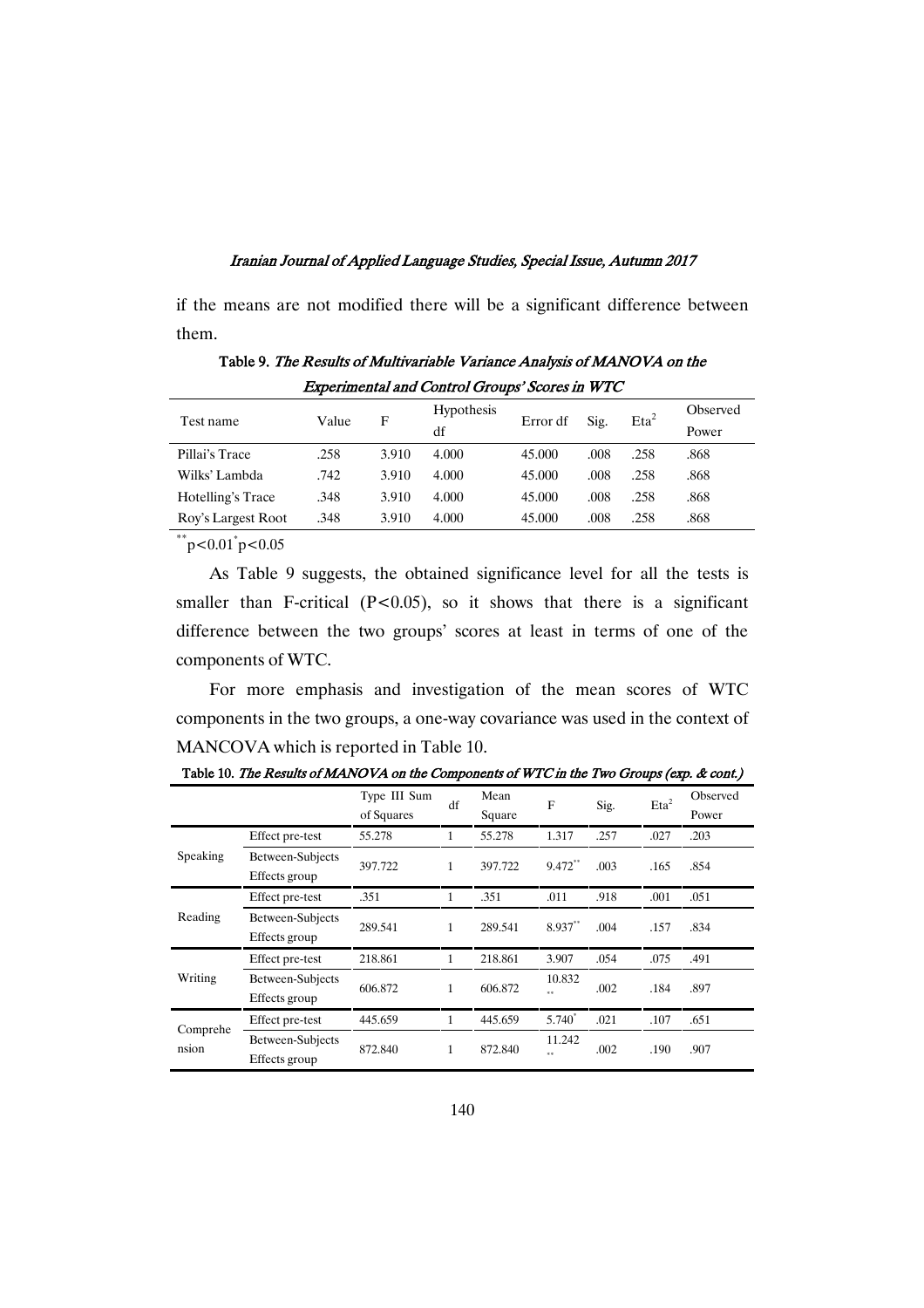## 3.3 Investigation of the First Subsidiary Research Hypothesis:

First subsidiary research hypothesis: Using smart board technology affects EFL learners' speaking (a component of WTC).

As it is indicated in Table 10, the F-value of speaking (one of the components of WTC) in the two groups related to pre-test effect is 1.317 that it is not significant at the level of  $P<0.05$ , indicating that if there is not any modification in the means there would not be any difference between them. i.e., the difference of the means is only significant with modification.

The between group F value – with control of pre-test for speaking scores was 9.472 which is statistically significant at the level of  $P<0.05$ . So it can be claimed with confidence interval of difference of 95% that there is a significant difference between the means of the experimental and control groups' speaking scores. It means that using smart board technology could affect the experimental group's speaking scores, increasing them more than the control group's scores.

Also Eta Squared (Eta2) indicates that the covariance value or squares was calculated as 0.157 which means with removal of the pre-test effect from the post-test scores, 16% of individual differences in the post-test was because of the treatment (independent variable effect) and the difference between them. The observed power was gained as 0.854, i.e., there was not the probability of error type 2 or the mistaken confirmation of null hypothesis.

### 3.4. Investigation of the Second Subsidiary Research Hypothesis:

Second subsidiary research hypothesis: using smart board technology affects EFL learner's reading (a component of WTC).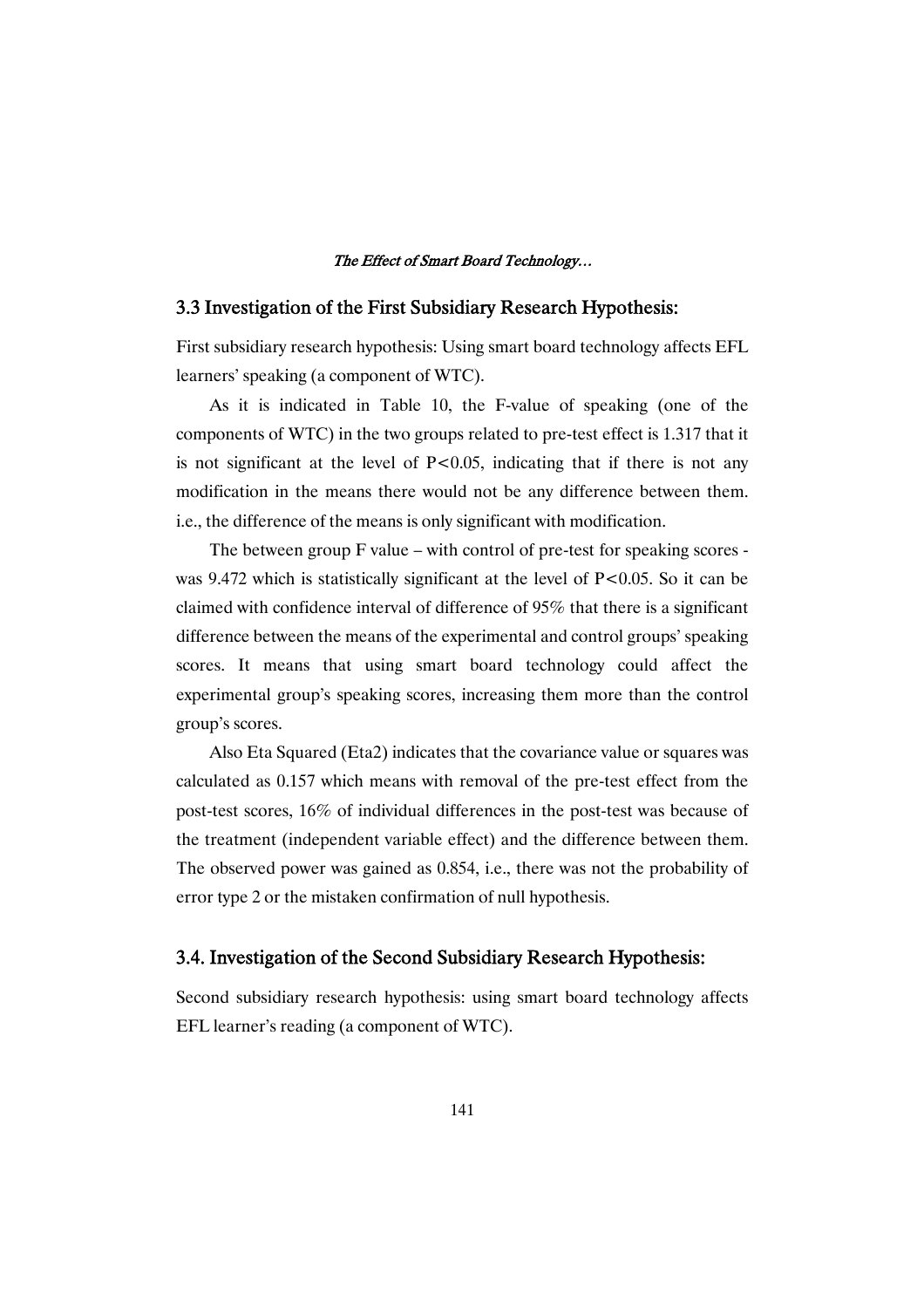As it is indicated in Table 10, the F value of reading related to the pre-test effect was 0.011 that it is not statistically significant at  $P<0.05$ ; indicating that if there is no modification in the means concerned, there would not be any significant difference between them. i.e., the difference of the means is only significant with modification.

The between group F value – with control of pre-test for reading scores was 8.937 which is statistically significant at the level of 0.05. So it can be claimed with confidence interval of difference of 95% that there is a significant difference between the means of the experimental and control groups' reading scores; and the difference is in favor of the experimental group i.e., using smart board technology affected the reading scores of the experimental group increasing them more than the control group's ones.

Also Eta Squared (Eta2) indicates that the covariance value or squares was calculated as 0.157 which means with removal of the pre-test effect from the post-test scores, 16% of individual differences in the post-test was due to the treatment (independent variable effect) and the difference between them. The observed power was 0.854, i.e., there was not the probability of error type 2 or the erroneous confirmation of null hypothesis.

### 3.5. Investigation of the Third Subsidiary Research Hypothesis

Third subsidiary research hypothesis: using smart board technology affects EFL learner's writing (a component of WTC).

As it is indicated in Table 10, the F value of writing (a component of WTC) was 3.907 that it is not statistically significant at the level of P<0.05. besides, the F value with the control of pre-test for writing (a component of WTC) was 10.832 which is statistically significant at the level of P<0.05.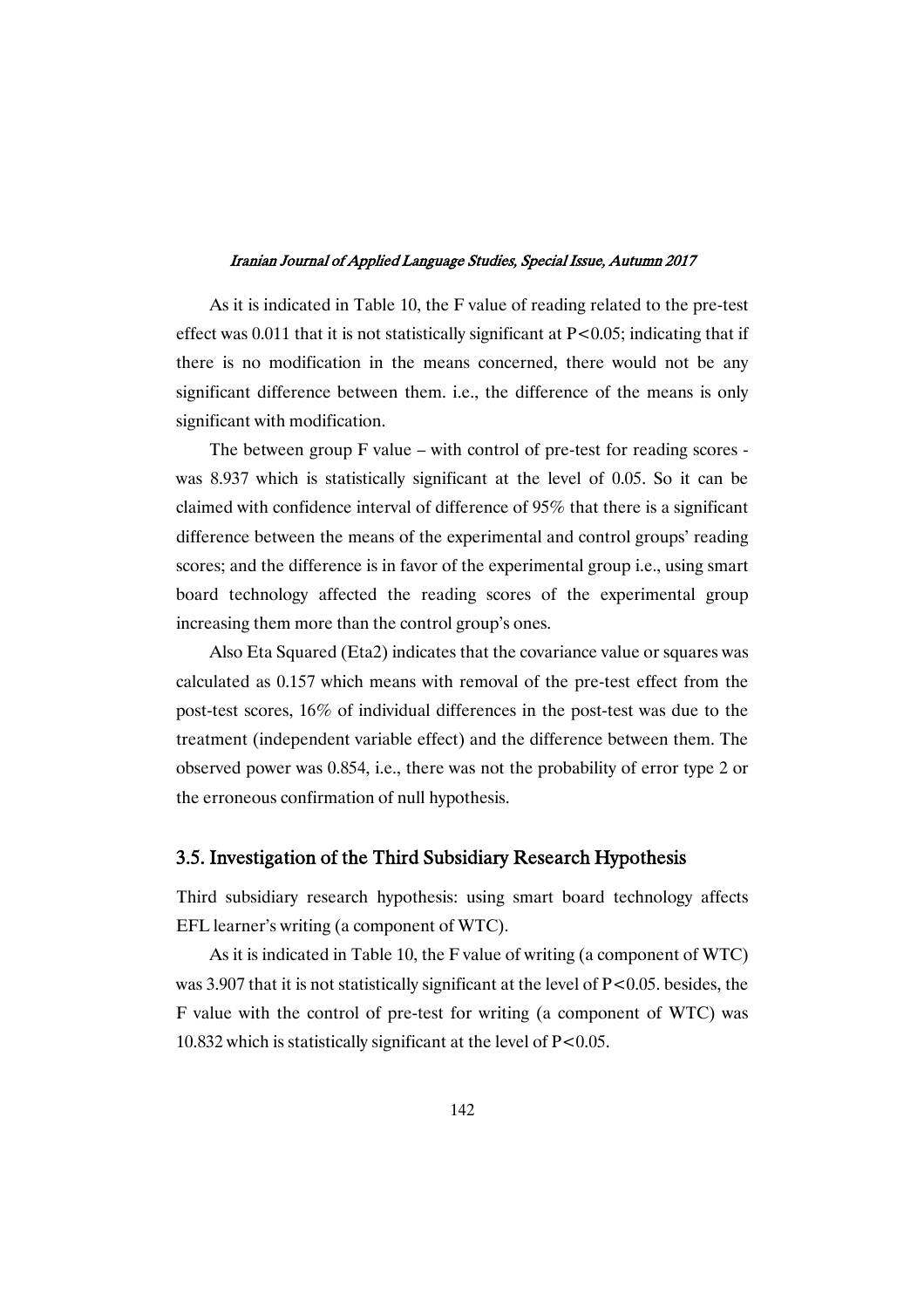So it can be claimed with confidence interval of difference of 95% that there is a significant difference between the means of the experimental and control groups' writing scores; and the difference is in favor of the experimental group. It means that using smart board technology could affect the experimental group's writing scores increasing them more than the control group's ones.

Also Eta Squared (Eta2) indicates that the covariance value or squares was calculated as 0.184 which means with removal of the pre-test effect from the post-test scores, 19% of individual differences in the post-test was because of the treatment (independent variable effect) and the difference between them. The observed power was gained as 0.897. i.e., there was not the probability of error type II or the erroneous confirmation of null hypothesis.

#### 3.6. Investigation of the Fourth Subsidiary Research Hypothesis:

Fourth subsidiary research hypothesis: Using smart board technology affects EFL learner's comprehension (a component of WTC).

As it is indicated in Table 10, the F value of comprehension related to the pre-test effect was  $0.740$  that it is not statistically significant at  $P < 0.05$ ; indicating that if there is no modification in the means there would still be a significant difference between them. i.e., the difference of the means is significant with or without modification.

The inter group F value – with control of pre-test for comprehension scores - was 11.242 which is statistically significant at the level of  $P<0.05$ . So it can be claimed with confidence interval of difference of 95% that there is a significant difference between the means of the experimental and control groups' comprehension scores; and the difference is in favor of the experimental group. i.e., using smart board technology affected the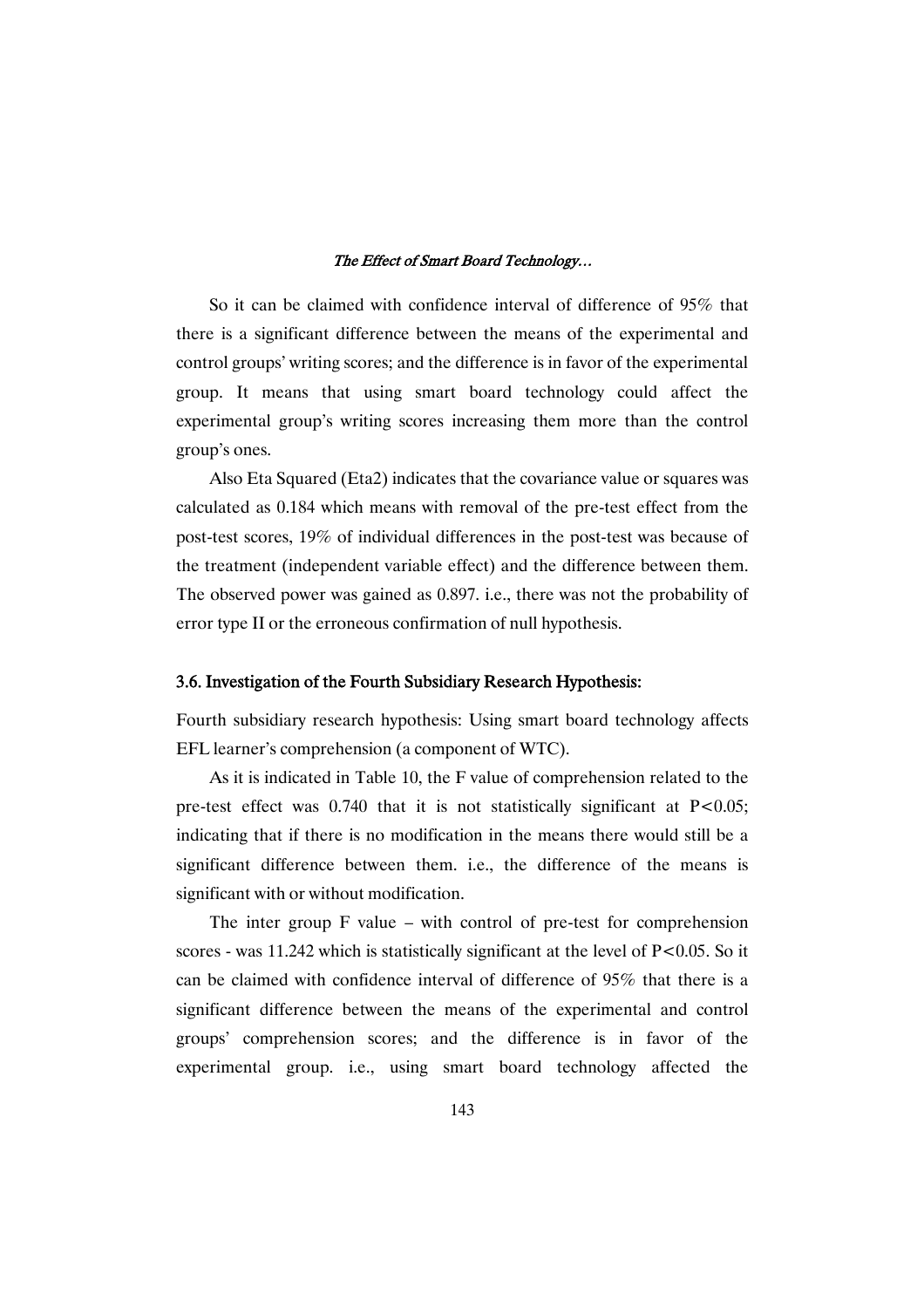comprehension scores of the experimental group increasing them more than those of the control group.

Also Eta Squared (Eta2) indicates that the covariance value or squares was calculated as 0.190 which means with removal of the pre-test effect from the post-test scores, treatment (independent variable effect) and the difference between them accounts for 19% of individual differences in the post-test. The observed power was gained as 0.907. i.e., there was not the probability of error type II or the erroneous confirmation of null hypothesis.

# 4.Conclusion

This study has aimed to reveal the effect of smart board technology on Iranian EFL learners' achievement motivation and WTC. Although there is lack of studies investigating the issue; however, the positive influence of IWBs has also been found in the areas of math and language in elementary schools in the United States (Swan, Schenker, & Kratcoski, 2008), as well as in achievement in literacy, math, and science by elementary school students in England (Lewin, Somekh, & Stephen, 2008). Hall and Higgins (2005) also found that students learning via the IWB are more attentive and have greater motivation to learn.

The findings of this research indicated that there were major differences in the students' achievement motivation and WTC with and without using smart board; and the difference was in favor of the experimental group (using smart board); Therefore, it can be claimed that successful practices of IWB use can be recommended to be integrated into the curriculum by means of a careful adaptation of the materials and a systematic and intentional training in how to integrate technology into the classroom.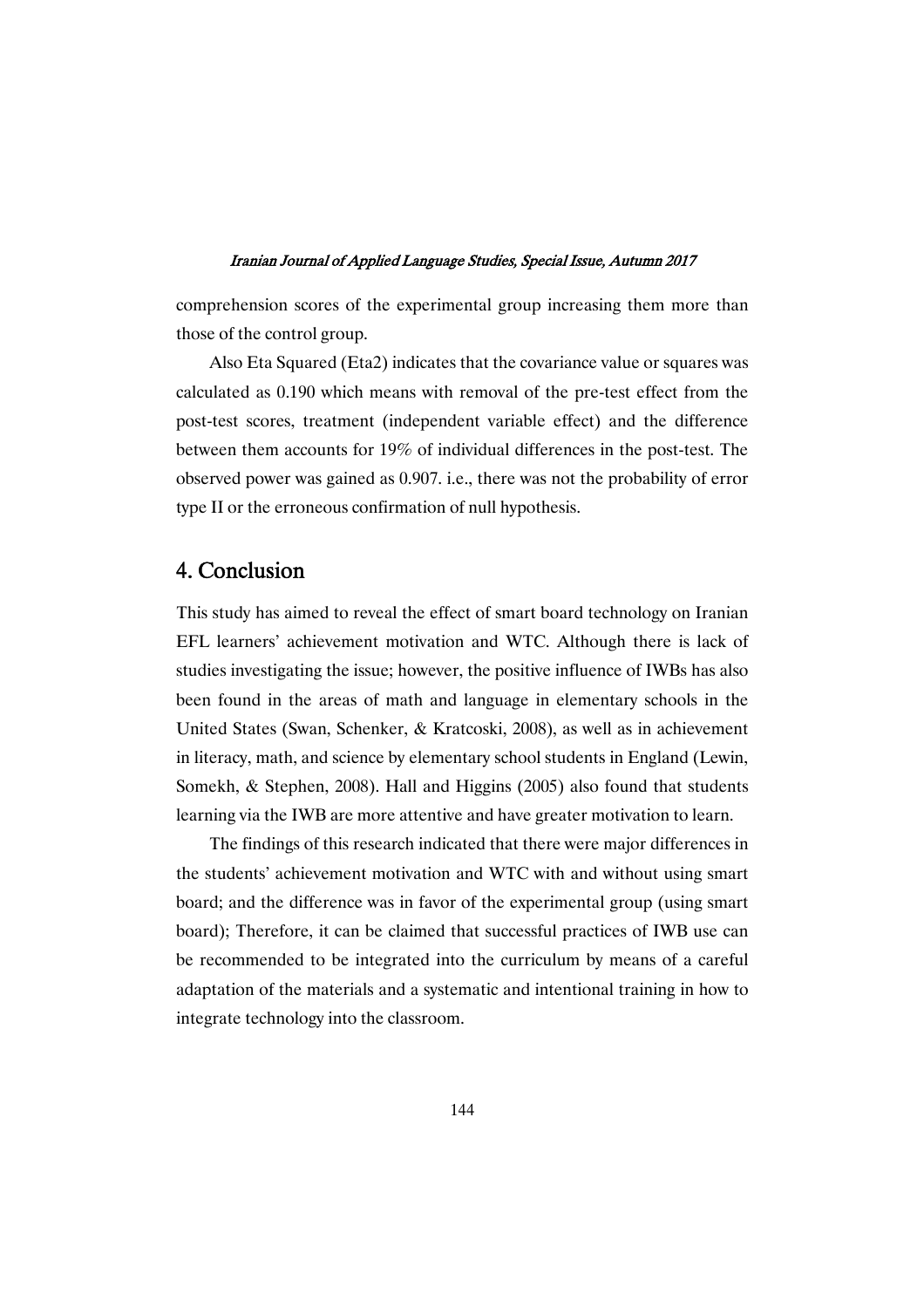## References

- Al-Saleem, B. I. A. (2012). The Interactive Whiteboard in English as a Foreign Language (EFL) Clssroom. *European Scientific Journal February edition 8,3*. ISSN: 1857 – 7881 (Print) e - ISSN 1857- 7431.
- Bajoolvand, E., Mahmoodi, K., Vafaeeseresht, K. (2014). The Impact of the Use of Interactive Whiteboard on Iranian EFL Students' Attitudes toward Lesson Instruction. International Journal of Educational Investigations <sup>1</sup> (1), 339- 355.
- Becta. (2003). What the research says about interactive whiteboard?Retrieved August 2nd, 2009, from

http://www.virtuallearning.org.uk/Becta\_research\_paper.pdf.

- Clement, R., Baker, S. C., & MacIntyre, P. (2003). Willingness to communicate in a second language: The effects of context, norms, and vitality. Journal of Language and Social Psychology, <sup>22</sup>, 190-209.
- Dhindsa, H. S., & Emran, S., H. (2006). Use of the interactive whiteboard in constructivist teaching for higher student achievement, Proceedings of the Second Annual Conference for the Middle East Teachers of Science, Mathematics, and Computing, (pp. 175-188). Abu Dhabi. Retrieved from http://citeseerx.ist.psu.edu/viewdoc/download?doi=10.1.1.100.2093&rep=rep  $1&$  type = pdf
- Hall, I., & Higgins, S. (2005). Primary school students' perceptions of interactive whiteboards. Journal of Computer Assisted Learning, 21(2), 102-117.
- Harris, J., & Hofer, M. (in press). Instructional planning activity types as vehicles for curriculum-based TPACK development. In C. Maddux (Ed.), Research highlights in technology and teacher education <sup>2009</sup>. Chesapeake, VA: Association for the Advancement of Computing in Education.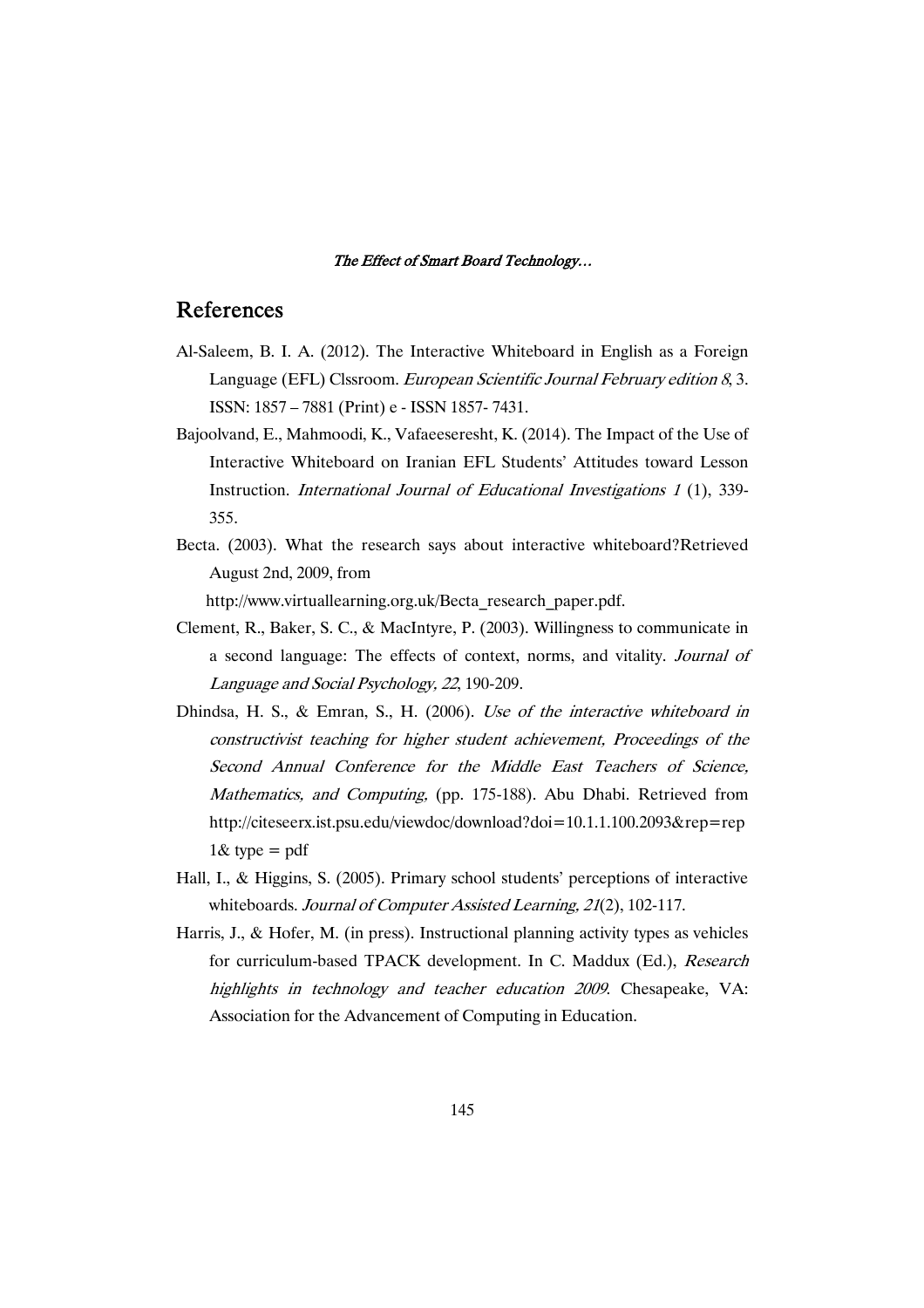- Hassani, H., Behjat F., Abdorahim Zadeh S. J. (2014). Interactive white boards and Iranian male high school students' vocabulary breadth. International Journal of Language and Linguistics, 2(6-1), 49-53.
- Hennessy, S., Deaney, R., Ruthven, K., & Winterbottom, M. (2007). Pedagogical strategies for using the interactive whiteboard to foster learner participation in school science. Learning, Media and Technology, <sup>32</sup>(3), 283-301.
- Khadivi A, Vakili Mafakheri A. (2011). A survey of relationship between achievement motivation, locus of control, self-concept and high school first grader science students' academic achievement the five regions of Tabriz. Journal of Instruction and Evaluation, <sup>4</sup>(13), 45-66.
- Khazaei, K. Esmaeilpoor, M. & Eslami, N. (2012) The Determination of Achievement Motivation on the Basis of Perfectionism Dimensions and Coping Styles of Principals of Pre-Schools Centers of Mazandaran Province. Middle-East Journal of Scientific Research <sup>11</sup> (11), 1491-1499.
- Lewin, C., Somekh, B., & Steadman, S. (2008). Embedding interactive whiteboards in teaching and learning: The process of change in pedagogic practice. Education & Information Technologies, <sup>13</sup>(4), 291-303.
- MacIntyre, P., Baker, S. C., Clement, R, & Conrad, S. (2001). Willingness to communicate, social support, and language-learning orientations of immersion students. Studies in Second Language Acquisition, 23, 369-388, 369-388.
- Maftoon, P., Amiri, M. (2012). Willingness to Communicate in the Second Language Acquisition: A Case Study on Iranian 2-Year Old Kids. Journal of Studies in Learning and Teaching English <sup>1</sup>, 1, , 135-160.
- Mahmoodi, M. H., Moazam, I. (2014). Willingness to Communicate (WTC) and L2 Achievement: The Case of Arabic Language Learners. Procedia-Social and Behavioral Sciences, <sup>98</sup> , 1069–1076.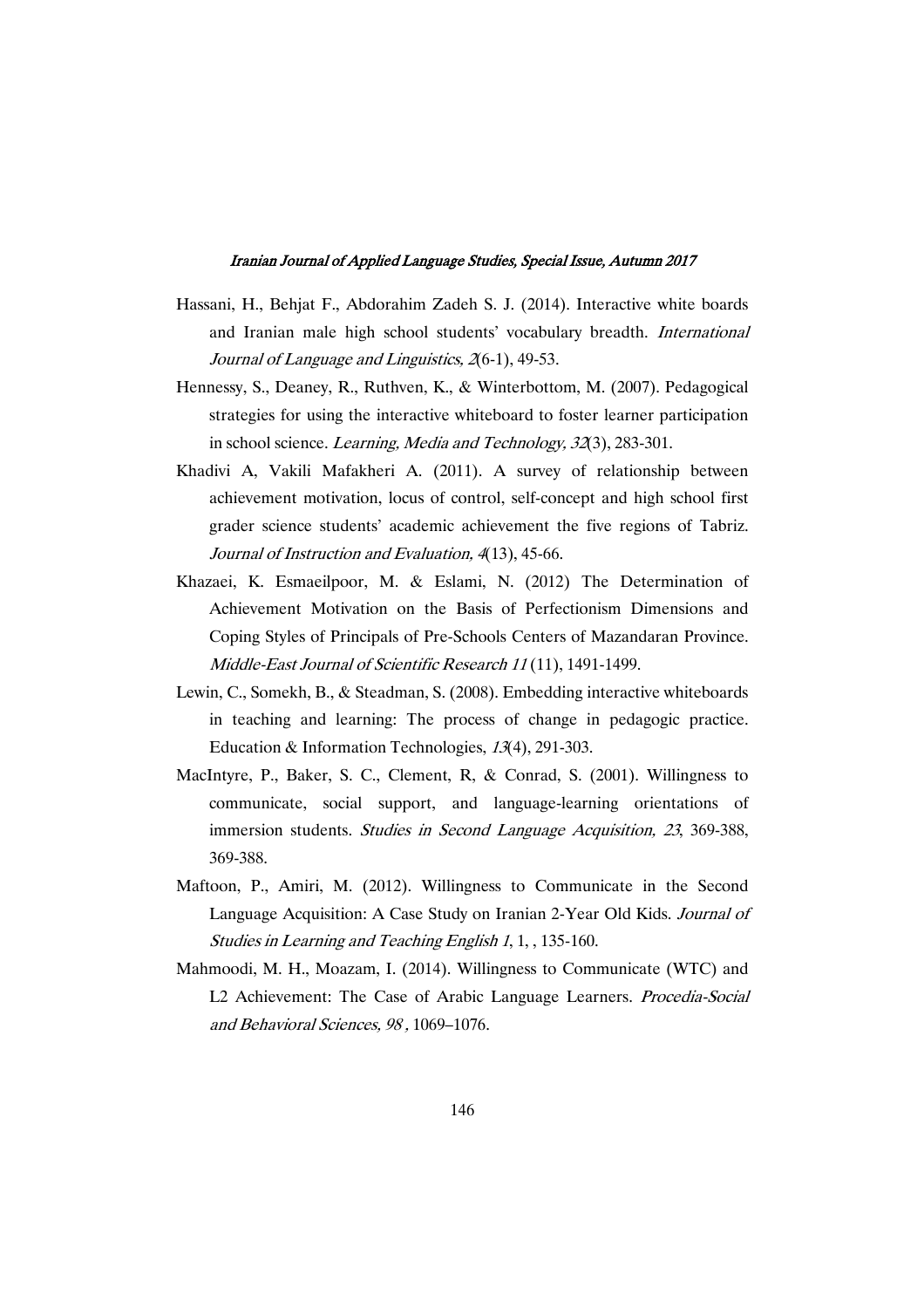- McCormick, R. & Scrimshaw, P. (2001). Information and communications technology, knowledge and pedagogy. Education, Communication and Information, <sup>1</sup>, 37-57.
- Mirzaie Rizi, B., Akhtar Sidiqui, M., Afshar Moghaddam, R., Mukherjee, Sh. (2014). Deficiencies in teaching and learning English as a foreign/second language in the secondary schools of Iran & India. International /Journal of Research in Humanities, Arts and Literature, <sup>2</sup> (6).
- Oz, H., Demirezen, M., Pourfeiz, J. (2014). Willingness to communicate of EFL learners in Turkish context. *Learning and Individual Differences 37* (2015) 269–275.
- Peng, J., E. (2007). Willingness to communicate in an l2 and integrative motivation among College students in an intensive English language program in china. University of Sydney Papers in TESOL, 2, 33- 59.
- Rostami, S., Akbari O., Ghanizadeh A. (2015). The effect of smart school programs on EFL reading comprehension in an academic context. International Journal of Research Studies in Educational Technology, <sup>4</sup> (1), 13-21.
- Swan, K., Schenker, J. & Kratcoski, A. (2008). The effects of the use of interactive whiteboards on student achievement. In J. Luca & E. Weippl (Eds.), Proceedings of World Conference on Educational Multimedia, Hypermedia and Telecommunications (pp. 3290-3297). Chesapeake, VA: AACE.
- Tella, A. (2007). The impact of motivation on student's academic achievement and learning outcomes in mathematics among secondary school students in Nigeria. Eurasia Journal of Mathematics, Science & Technology Education, <sup>3</sup>(2), 154.
- Toscu S. (2013). The impact of interactive whiteboards on classroom interaction in tertiary level English as <sup>a</sup> foreign Language classes. (Unpublished M.A. dissertation). The Program of Teaching English as a Foreign Language Bilkent University Ankara.